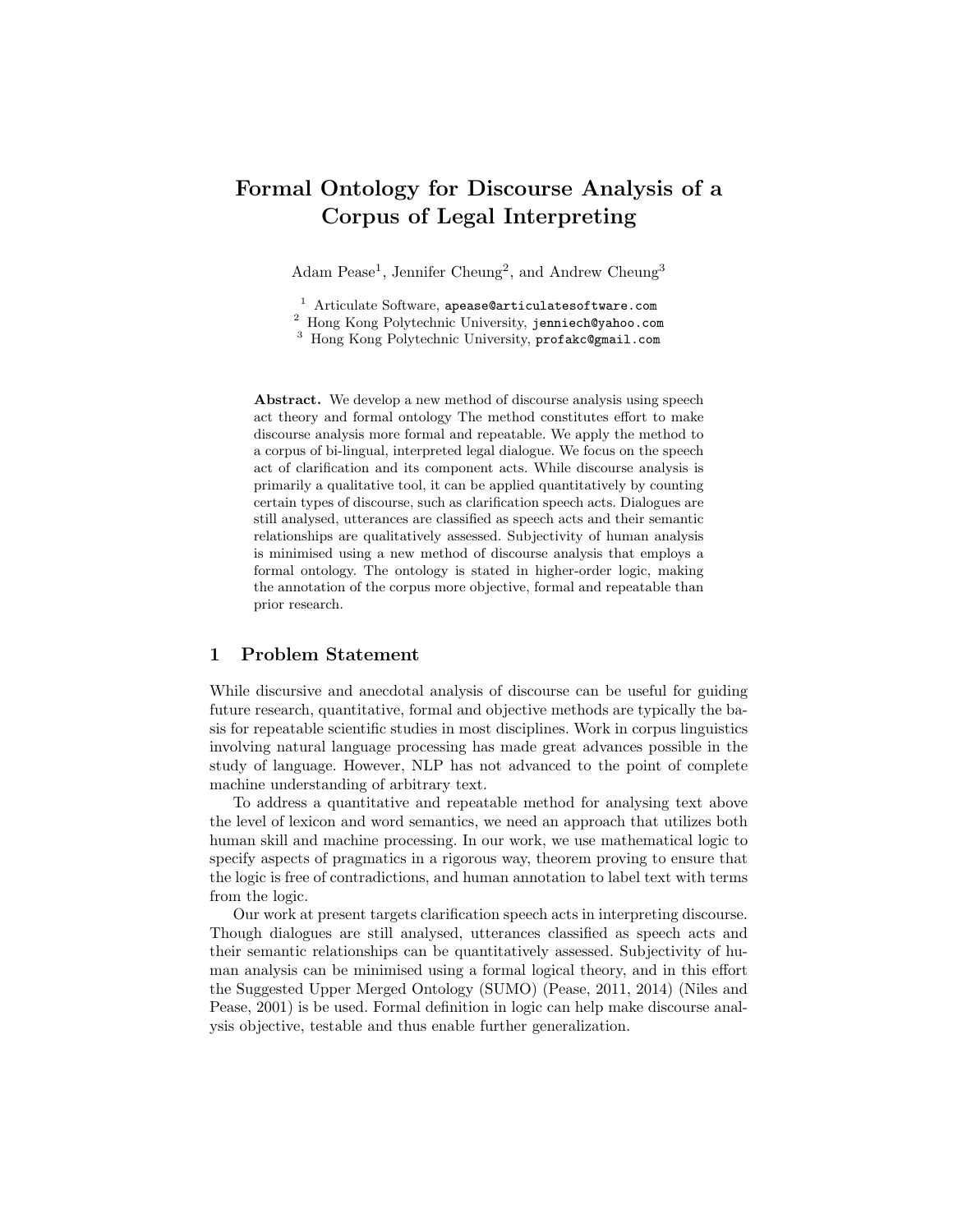While in this article we focus on the technical aspects of the ontology, we will also provide description of the legal corpus and process of annotation.

#### 1.1 Application Domain

In applying our method of ontology-based discourse analysis, we look at clarification speech acts in a bi-lingual, interpreted courtroom dialog. We attempt to quantify partiality in translation through this method. A few recent examples of research in court interpreting have touched on the importance of clarification in the interpreter-mediated courtroom. Some research has used empirical data from transcripts of court proceedings, and suggested that the interpreters have latitude in deciding whether or not to seek clarification. This may affect the accuracy and partiality of their rendition (Jacobsen, 2004) (Hale, 2004) (Lee, 2009a) (Lee, 2009b) (Lee, 2013) (Morris, 1995) (Nakane, 2009). Often, conclusions are drawn using comparative analysis on a parallel corpus of a handful of highly selective data from tens of hours of recordings of multiple court cases. No attempt has previously been made to provide an examination of the landscape of clarification at the communication level, nor to provide statistics of clarifications in a courtroom setting. Clarification has not previously been defined in discourse analysis, making it hard to compare findings from different researchers coming from different languages, culture and legal systems.

Previous authors (Hertog, 2013) have commented that much research in legal interpreting is descriptive and qualitative and is often prone to quick generalization with little opportunity for experimental and quantitative analysis. Research using discourse analysis and pragmatics has shown the potential impact of strategies used by the interpreters on the accuracy and partiality of their rendition of the testimony given by the witness. However, little statistical information has been given on their data, leaving us to guess how often this deviation from their invisible mode happens and how extensive the impact is.

### 2 Prospective Applications

#### 2.1 Translation Gap Analysis and Chunking

Prior work in chunking (Katan, 2004) has been conducted for analysis and improvement of the performance of simultaneous interpreting. A neutral third language might also be used to capture the semantics of chunks. Identifying and quantifying chunks in translation provides one possible measurement technique for translation gap analysis.

Language is a conduit for thought (Reddy, 1979). Language is the medium through which thoughts are communicated, not the thoughts themselves. Translation renders this even more apparent. We see potential application for ontology in characterizing gaps in translation. Characterizing gaps in translation between two languages has the challenge that expressing a gap requires some language, and typically one of the two languages involved has been the medium of expression. However, that necessarily biases the expression toward one language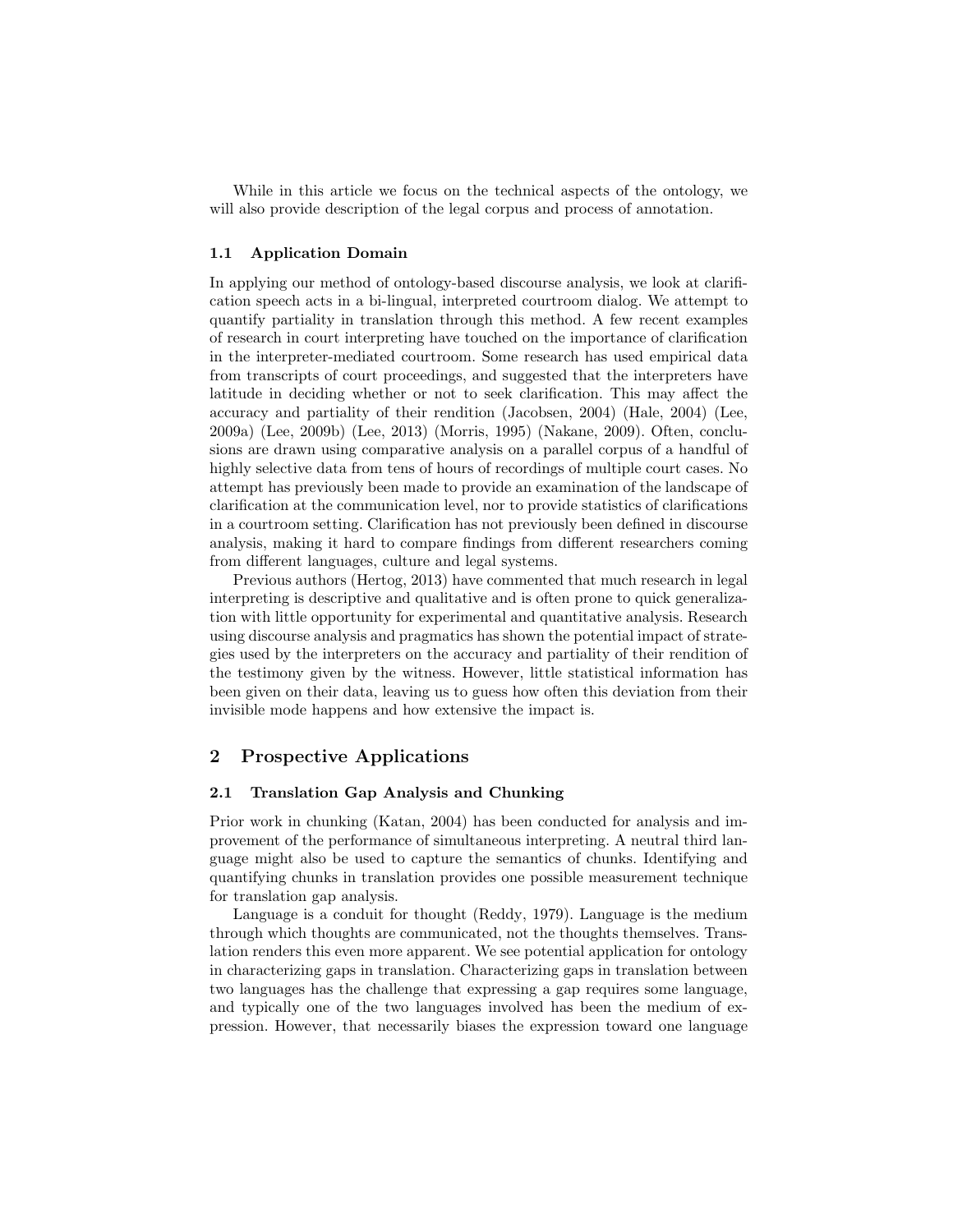or the other. (Toury, 2012) discusses the notion of an "invariant third text". Gaps can include lexical gaps and conceptual gaps that result from the imperfect translation of complex concepts. Having a logical language that can express the union of the semantics of utterances in two languages is a potential such text. The challenge to date has been in finding a logical language and set of defined terms expressive and comprehensive enough to encompass the semantics of natural language. SUMO and SUO-KIF together provide a reasonably robust candidate resource for such an approach. Encoding gaps in a logical language, grouping them into chunks and then quantifying the chunks is one possible objective approach to translation gap analysis.

#### 2.2 Objectives

The application of this method is to carry out a quantitative analysis on clarification discourse in interpreter-mediated court proceedings in Hong Kong, to answer the question of what constitutes clarification. If we know which speakers are predominately the ones asking for clarification, we can objectively state whether the interpreter is partial. For example, if the interpreter were only to clarify utterances from the witness or defendant, seldom clarifying utterances from the lawyers or the judge, then the interpreter would be demonstrating partiality. Additionally, if we can classify the reasons for clarification, we could further collect the metrics for such bias, explaining where and how it occurs. We can grade an interpreter's clarification on a continuity scale of visibility and partiality adopting Angelelli's text ownership approach (Angelelli, 2004). Knowing the typical clarification pattern of professional court interpreters can help us establish clarification metrics. The magnitude of visibility and partiality metrics on clarification acts can indicate which acts are frequently observed with little ramification, and which indicate high text ownership of the interpreter, showing subjectivity in his opinion or bias. Clarifications of this sort should be avoided in the context of court interpreting. This information could aid the education of professional court interpreters to help remove bias and further facilitate communication.

In our method we combine the concepts of Turn-taking and Repair from Conversation Analysis (Sacks et al., 1974; Schegloff and Sacks, 1977) and Speech Act Theory (Austin, 1962; Searle, 1969) with a formal ontology. This work is distinct from previous research (Hale, 2004; Lee, 2009a,b, 2013) where their findings are subject to interpretation, because their definitions of what constitutes clarifications are not sufficiently objective and formal. This may allow biased conclusions to be drawn, whether intentionally or unintentionally, putting the validity of research at stake. Defining speech acts in terms of formal logic (Jurafsky and Martin, 2009) such as the Suggested Upper Merged Ontology (SUMO) (Niles and Pease, 2001; Pease, 2011), can minimize such bias. Each SUMO definition is stated in an expressive mathematical logic (Pease, 2009) and therefore not susceptible to arguments about linguistic intuitions. Conflicts in meaning can be resolved by simply referring to a set of precise logical axioms. Those axioms themselves can be proven consistent with each other and a large body of facts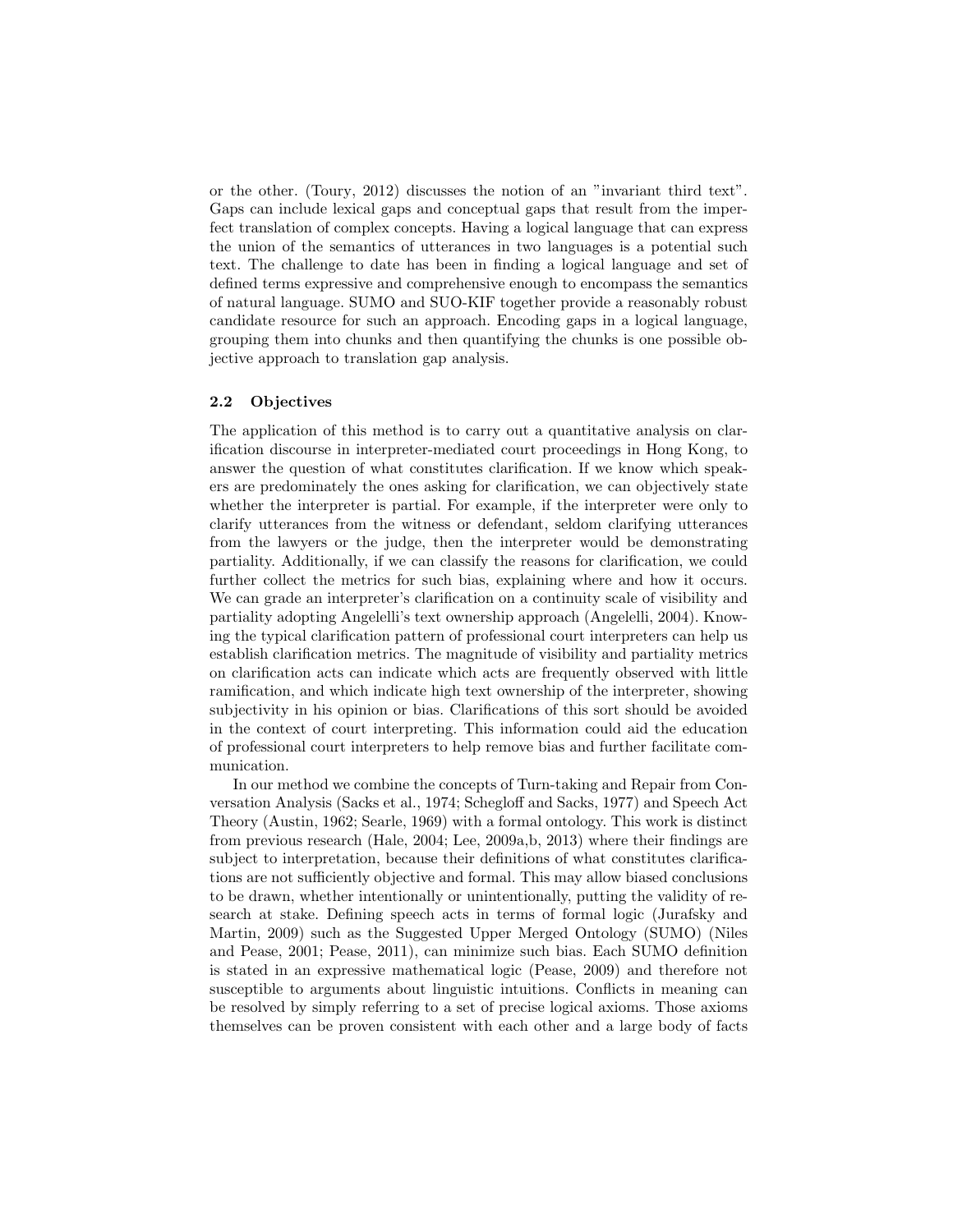known about the world which are contained in SUMO. These proofs are done by automatic theorem proving on a computer (Sutcliffe and Suttner, 2006; Pease et al., 2010). In contrast, traditional informal definitions stated in English or another human language must rely on a fallible human and his or her intuitions about linguistic definitions to ensure correctness and consistency. As a result, the counting and analysis based on SUMO is more objective, making this research method more scientific and replicable. Though it may appear to be just a means to an end, there is a long history of methods themselves being the subject of research such as Critical Discourse Analysis (Fairclough, 1995) and Conversation Analysis (Sacks et al., 1974).

The two objectives are reciprocal, with the application validating the operability and feasibility of the formalised discourse markup method and the method validating the hypotheses in the application. Classifying and counting the occurrences of clarification speech acts in a corpus of transcripts of court cases is one such application. The findings will add to our knowledge and theoretical understanding of the speech acts used for clarifications, setting the ground work for further objective discourse analysis.

#### 2.3 Speech Act Theory

An utterance is an act people use to get things done. It can be analyzed in three levels: locutionary, illocutionary and perlocutionary (Austin, 1962). The locutionary level refers to the literal meaning of the utterance; the illocutionary level is the intention of the speaker of the utterance; and the perlocutionary level is the effect the utterance on the hearer. Searle further refined Austin's ideas by defining a speech act as its illocutionary force in terms of a set of rules (Searle, 1969). The content of a speech act carries a force. An utterance, according to Searle, may be analyzed into two components: its content and illocutionary force.

He defined illocutionary force in terms of features, such illocutionary force indicating devices (IFIDs) as performative verbs, word order, stress, intonation contour, punctuation, the mood of the verbs etc. Such verbs include request, assert, state, question, thank etc., which Searle claimed to be over a thousand in English.

The content together with the mood of the sentence also add strength to the force. The propositional content of the utterance, together with a set of conditions, which Searle called constitutive rules, define each speech act. They are the preparatory condition, essential condition and sincerity condition. However, Searle did not provide logical definitions, or enumerate a comprehensive set of speech acts. This is the research we describe here.

#### 2.4 Formalising Speech Acts

Several attempts have been made to axiomatize aspects of speech act theory and produce an algebra of illocutionary forces, acts, etc., in which certain results can be proven concerning the relation between acts, acts and intentions, as well as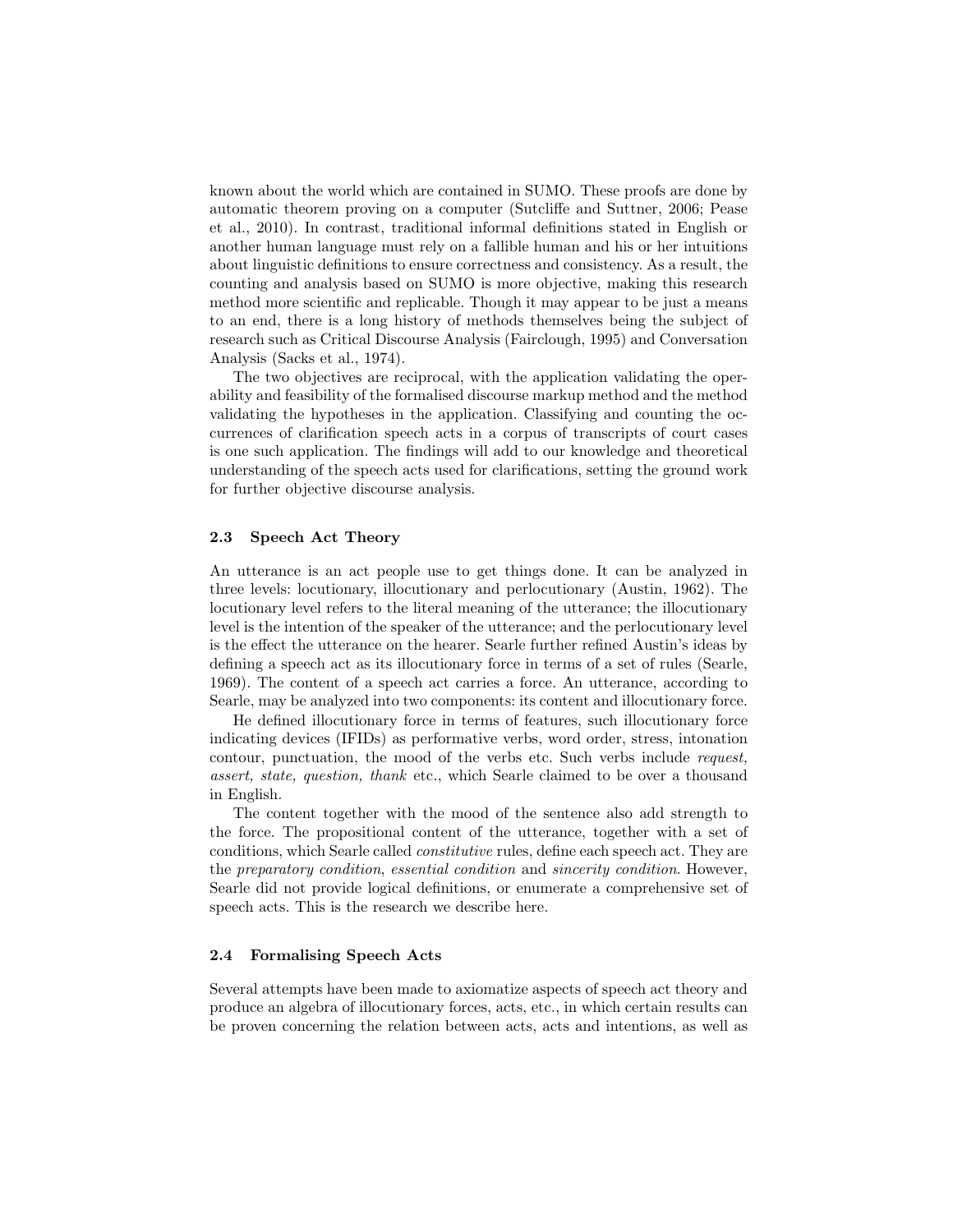acts and contexts. Researchers in artificial intelligence have based their formalizations on the concepts of plans, goals, intentions, and beliefs, attempting to come up with some of the basic features of speech acts from these primitive concepts. These include (James F. Allen, 1980; Cohen and Levesque, 1990), and the numerous articles cited in those two works. (Searle and Vanderveken, 1985) on the other hand, present a straightforward formalization of the informal ideas of Searle, with the idea of demonstrating the consistency and completeness of those ideas.

### 3 Suggested Upper Merged Ontology

A more objective method is to define speech acts in terms of a formal ontology. In this work, we use the Suggested Upper Merged Ontology (SUMO) (Niles and Pease, 2001); (Pease, 2011). SUMO is a common sense theory of the world, as opposed to some minimum set of logical expressions taken out of context of the larger body of common sense.

The Suggested Upper Merged Ontology (Niles and Pease, 2001; Pease, 2011) began as just an upper level ontology encoded in first order logic. The logic has expanded to include higher order elements. SUMO itself is now a bit of a misnomer as it refers to a combined set of theories: (1) the original upper level, consisting of roughly 1,000 terms, 4,000 axioms and some 750 rules. (2) A MId-Level Ontology (MILO) of several thousand additional terms and axioms that define them, covering knowledge that is less general than those in the upper level. We should note that there is no objective standard for what should be considered upper level or not. (3) There are also a few dozen domain ontologies on various topics including theories of economy, geography, finance and computing. Together, all ontologies total roughly 20,000 terms and 80,000 axioms. There are also an increasing group of ontologies which are theories that consist largely of ground facts, semi-automatically created from other sources and aligned with SUMO. These include YAGO (de Melo et al., 2008), which is the largest of these sorts of resources and has millions of facts.

SUMO is defined in the Standard Upper Ontology Knowledge Interchange Format (SUO-KIF)  $<sup>4</sup>$ , which is a derivative of the original KIF (Genesereth,</sup> 1991). SUMO proper has a significant set of manually created language display templates that allow terms and definitions to be paraphrased in various natural languages. These include Arabic, French, English, Czech, Tagalog, German, Italian, Hindi, Romanian, and Chinese (traditional and simplified characters).

SUMO has been mapped by hand to the entire WordNet lexicon (Niles and Pease, 2003), and to the 22 languages of The Open Multilingual Wordnet  $(OMW)^5$ Bond et al.  $(2014)$ 

 $^4$  http://sigmakee.cvs.sourceforge.net/viewvc/sigmakee/sigma/suo-kif.pdf 5 http://compling.ntu.edu.sg/omw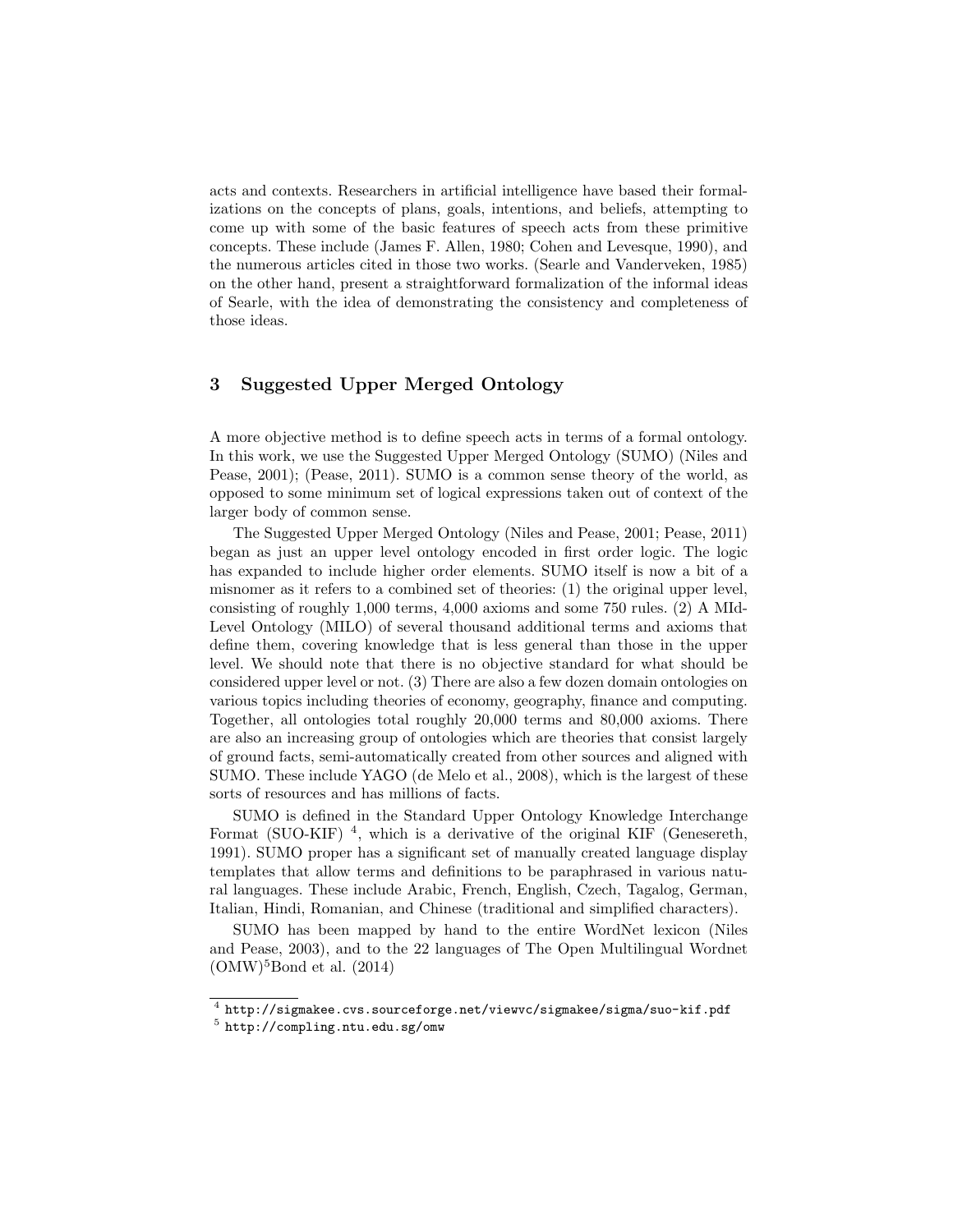#### 4 Conceptual Framework

### 4.1 Quantifying Clarification Dialogues in Terms of Repair Turns and Speech Acts

We use a SUMO-based formalization of speech acts which is roughly in line with Searle's speech acts. They include classification of the context and framing of the utterance. Clarification is defined precisely by enumerating its specializations. It consists of of a number of speech acts, including but not limited to requesting, responding, elaborating, restating, questioning, disagreeing, correcting, confirming etc. We define clarification using formal ontology in which each act is defined mathematically in logic, rather than only in a human-readable natural language.

Clarification as Repairs A clarification is a repair attempt (Sacks et al., 1974) that refers in some sense to a previous utterance and either subsumes or overlaps its semantic content, in plain terms, providing a new statement that corrects an error or communicates the original idea more clearly in terms more easily understood by the listener of the original message. It can be seen as a meta-dialogue within the overall dialogue of the question and answer mode of the courtroom proceeding, with turn being the basic unit of analysis. A clarification may consist of only one turn or multiple turns, depending on whether it is initiated by the original speaker (self-initiated) in one turn to correct or rephrase what was said in the previous turn; or initiated by another party (other-initiated) to request further elaboration of the previous turn of the original speaker. An other-initiated clarification typically pairs with a response from the original speaker, and may or may not follow by a feedback from the person requesting the clarification. Depending on the number of participants involved and the complexity of the issues involved, a clarification may span to multiple turns.

Clarification Speech Acts Each clarification turn in this study is then further analysed into speech acts based on both the pragmatics and semantics of the turn, allowing multiple speech acts per turn. For example, a turn requesting clarification may consist of a speech act of questioning and elaborating, while a responding turn may consist of answering, correcting and apologizing. In doing so, the clarification dialogues are reduced to quantifiable logical units, allowing the frequency and pattern of clarification to be measured in terms of turns and speech acts with respect to its initiator and respondent, the language used, and the reason for the clarification, paving way for more objective statistical analysis, that gives us a better understanding of the size and representativeness of the empirical data. Meaningful statistics can be derived by collecting the information proposed to be annotated in each clarification turn. For example, we can compare the total number of turns with the clarification turns to find out the frequency of clarification in the proceeding, and the percentage of the interpreter's involvement in the clarification dialogues.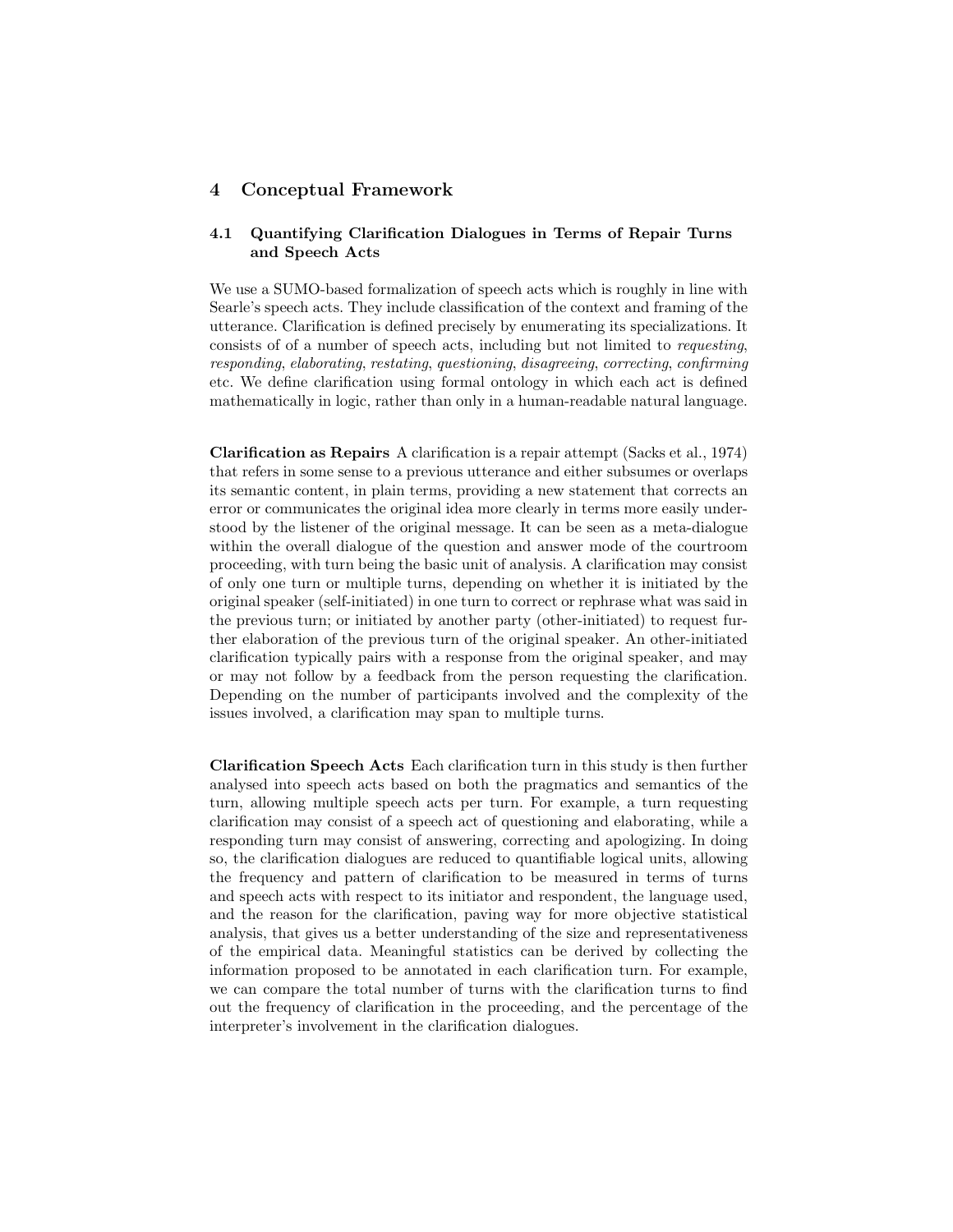Reasons for Clarification By focusing on the clarification dialogues of the interpreter-mediated court proceedings, we can examine the factors that impinge on classification dialogues. These include power relationships (Hale, 2004; Mason and Ren, 2012; Kaufman, 2006), language-dependent inexplcitness (Lee, 2009a; Cheung, 2012), issues arising from cross-linguistic and cross-cultural communication (Lee, 2009b), interpreter's face work in the courtroom (Lee, 2013; Yuan, 2013), and distracting features often missed by interpreters (Gile, 1999). A more objective counting and analytical method of discourse analysis can be achieved, by addressing clarification discourse as turns in meta-dialogues within the global dialogue, and defining each clarification turn in terms of speech acts with a formal ontology.

#### 4.2 Clarification Speech Acts in SUMO Definition

Clarification addresses a communication act. It can be from one's self or by others. It can be initiated in the speech acts of requesting, questioning, prompting, elaborating, restating, correcting and apologizing. It can be responded to in the speech acts of restating, elaborating, answering, correcting, confirming, apologizing, and thanking. These precise terms are defined in SUMO. A diagram of the taxonomic structure of these terms is shown in Figure 1. Explanation of the definitions of the most relevant terms is given in section 6 Definitions, below.

Speech Acts of Clarification Dialogue In reviewing the court transcripts, created a number of concept types that were associated with clarification acts. They can be classified into Questioning, Answering, Elaborating, Confirming, Restating and Correcting. Each speech act is formalized in terms of SUMO.

For example, Correcting in SUMO is defined as "a part (subProcess) of a Disagreeing (variable ?D) in which the speaker explicitly refers to a prior statement", with the following axiom shown in figure 12:

In this axiom, the information to be corrected (variable ?CP) is not consistent with what was given (variable ?SP) in the previous statement. A full definition of each term can be found on-line <sup>6</sup> . The advantage of a formal definition is that it specifies concerns such as this precisely, so that there is no argument about linguistic intuitions, and to resolve issues about meaning one can simply refer to a set of precise logical axioms. With this definition in place, the markup analyst can refer to the correspondent formal definition when seemingly identical or conflicting situations occur in the process of classification. This ensures a more consistent and objective markup. Definitions made this way can be reused because SUMO is open-source and language independent, and it therefore supports objective statistics about the number and kind of clarification dialogues.

#### 4.3 Definition of Clarification Dialogue Set

A clarification is defined as an utterance that refers in some sense to a previous utterance and either subsumes or overlaps its semantic content, in plain terms,

 $^6$  http://www.ontologyportal.org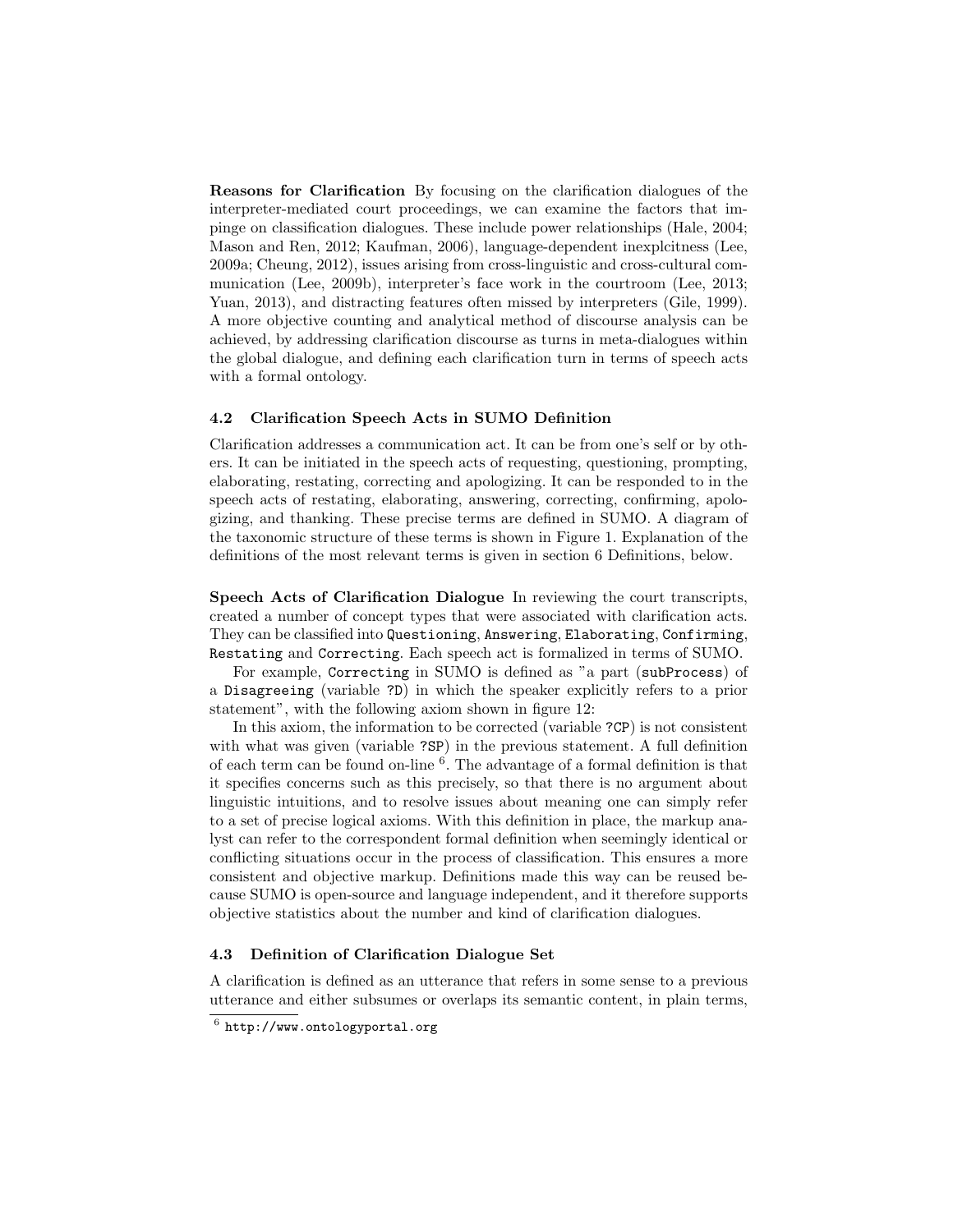Communication LinguisticCommunication Speaking Stating Disagreeing Registering Answering Arguing Pleading Testifying Apologizing Confirming Correcting ReachingAgreement Supposing Directing Ordering Requesting Reminding Prompting Questioning Committing **Offering** Threatening ClosingContract Reserving SigningAnAgreement Declaring LegalDecision LegalAward LegalConviction LegalDismissal LegalAquittal Sentencing Naming Founding Accrediting Divorcing Appointing Wedding WrittenCommunication Emailing Corresponding TellingALie ExpressingInLanguage Thanking Debating Negotiating Elaborating Restating

Fig. 1. Subclass hierarchy of Communication types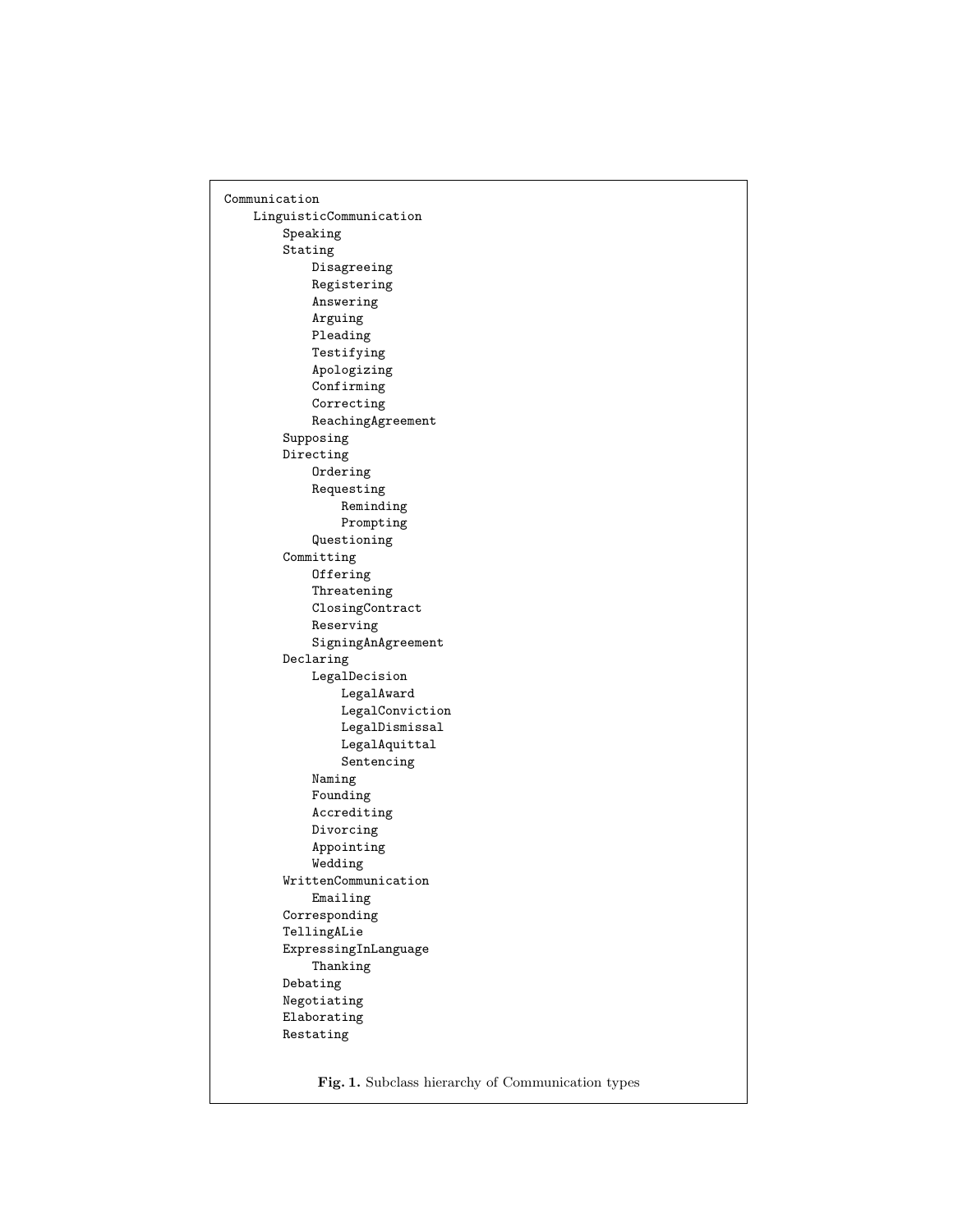```
(=>
    (instance ?C Correcting)
    (exists (?D ?S ?SP ?CP)
        (and
            (instance ?D Disagreeing)
            (subProcess ?C ?D)
            (instance ?S Stating)
            (containsInformation ?S ?SP)
            (containsInformation ?C ?CP)
            (refers ?CP ?SP)
            (not
                (consistent ?CS ?SP)))))
                     Fig. 2. An axiom for Correcting
```
providing a new statement that corrects an error or communicates the original idea more clearly in terms more easily understood by the listener of the original message. Markup starts from the initiation of the clarification. It can be as few as one turn when the speaker only performs a self-clarification, or as many as ten turns when the dialogues involve multiple speakers with responses and in which the original speaker gives his or her feedback. The boundary of each clarification set does not hinge on the speech or the person but on the content of the clarification. It is considered to be a unit of clarification when the dialogues end with no further discussion on the same topic. We mark up the clarification dialogues as a sequence of turns which start with an initiation. It can be either initiated by the speaker of the previous utterance or by the hearer regarding the previous utterance.

#### 4.4 Original Turn Number and Splitting Turn

Each turn is given a number. This number get reset every session. This number is kept in the markup but an alphabetical suffix is added to the turn number of the clarification dialogue when an occasion for a split-turn is identified (see Figure 3). Split-turns occur when the speaker addresses two separate targets sequentially in one turn. As the turn is our minimum unit of analysis, to clearly distinguish the target of each turn, it is sometimes necessary to split the turns. The final alphabetic character is used to sub-label the turn without changing the sequence of the original turn.

#### 4.5 Speakers of the Turn

Speakers in the turn are abbreviated to identify their role. They are divided into the prosecutor, defense lawyers, judge, interpreter, defendant and witness. Their utterances are further divided into Cantonese or English.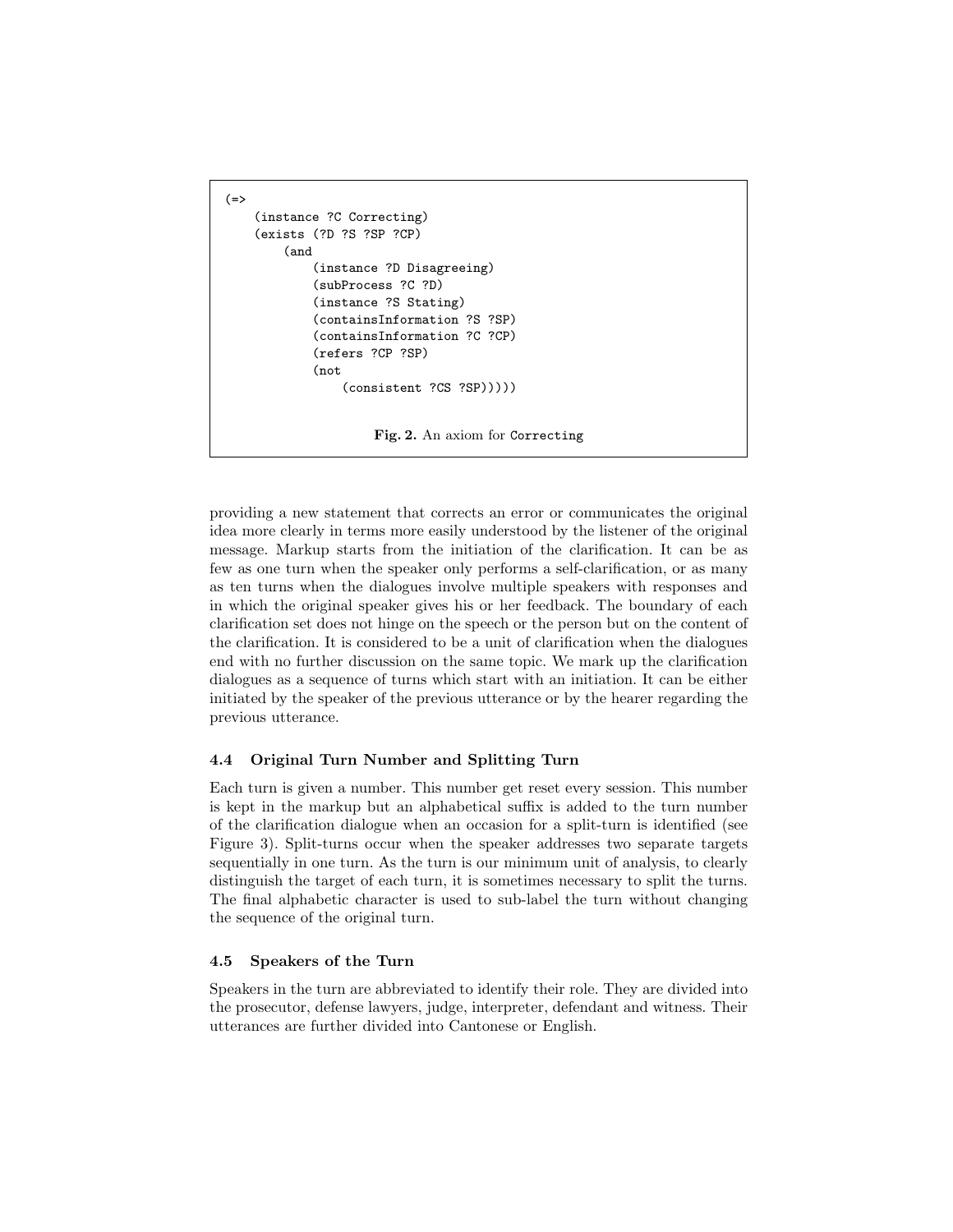| Turn             | Speaker    | Content                                                 |
|------------------|------------|---------------------------------------------------------|
| 187              | JE         | $=$ you said fifty $=$                                  |
| 188              | <b>IE</b>  | $=$ [voices overlapped] $=$                             |
| 189a             | <b>BDE</b> | $=$ [voices overlapped] no problem not fifteen fifty my |
|                  |            | lord (unintelligible)                                   |
| 189 <sub>b</sub> | <b>BDE</b> | you met some (.) SIX years old to FIFTY years old       |
|                  |            | is that right                                           |
| 190              | <b>ICT</b> | 你所指係話你教過學生呢就係界乎呢六歲至到五十歲                                 |
|                  |            | 嘛係咪?                                                    |
| 191              | DC         | 係冇錯                                                     |
| 192              | <b>IET</b> | <b>ves</b>                                              |
| 193              | JE         | $=$ ye                                                  |

Fig. 3. An example of the split-turn

#### 4.6 Agent vs Patient

SUMO process attributes are used to represent the "speaker" and "target" of clarification respectively. The agent of a turn can be recovered by straightforwardly copying the speaker from the transcript, while the target will have to be determined by the markup analysis by considering the Utterance within its context.

#### 4.7 Language

The language in the turn is separated out from the transcript. There are two ways to confirm the language. First, it is just by looking at the utterance itself. Second it can be inferred from the abbreviation symbol used for the speaker, where a "C" suffix means Cantonese and an "E" suffix denotes English.

#### 4.8 Speech Acts

Initially, nine speech acts were identified as clarification speech acts. They are: answering, apologizing, confirming, correcting, disagreeing, elaborating, questioning, requesting, restating. Later, it was found that there was a need to further refine the directives to include ordering, prompting and reminding. In a more complex clarification situation, stating and reachingAgreement are also found. Thanking is added as an expressive. All together, there are 15 speech acts are defined in this markup. They are all formally defined in SUMO. Speech act markup for each turn is determined using the SUMO definition. Multiple inherence of speech acts are allowed for each turn, meaning more than one speech act class may be marked for each instance of a speech act in a turn. The SUMO definitions have proven to be extremely useful when there is a borderline situation.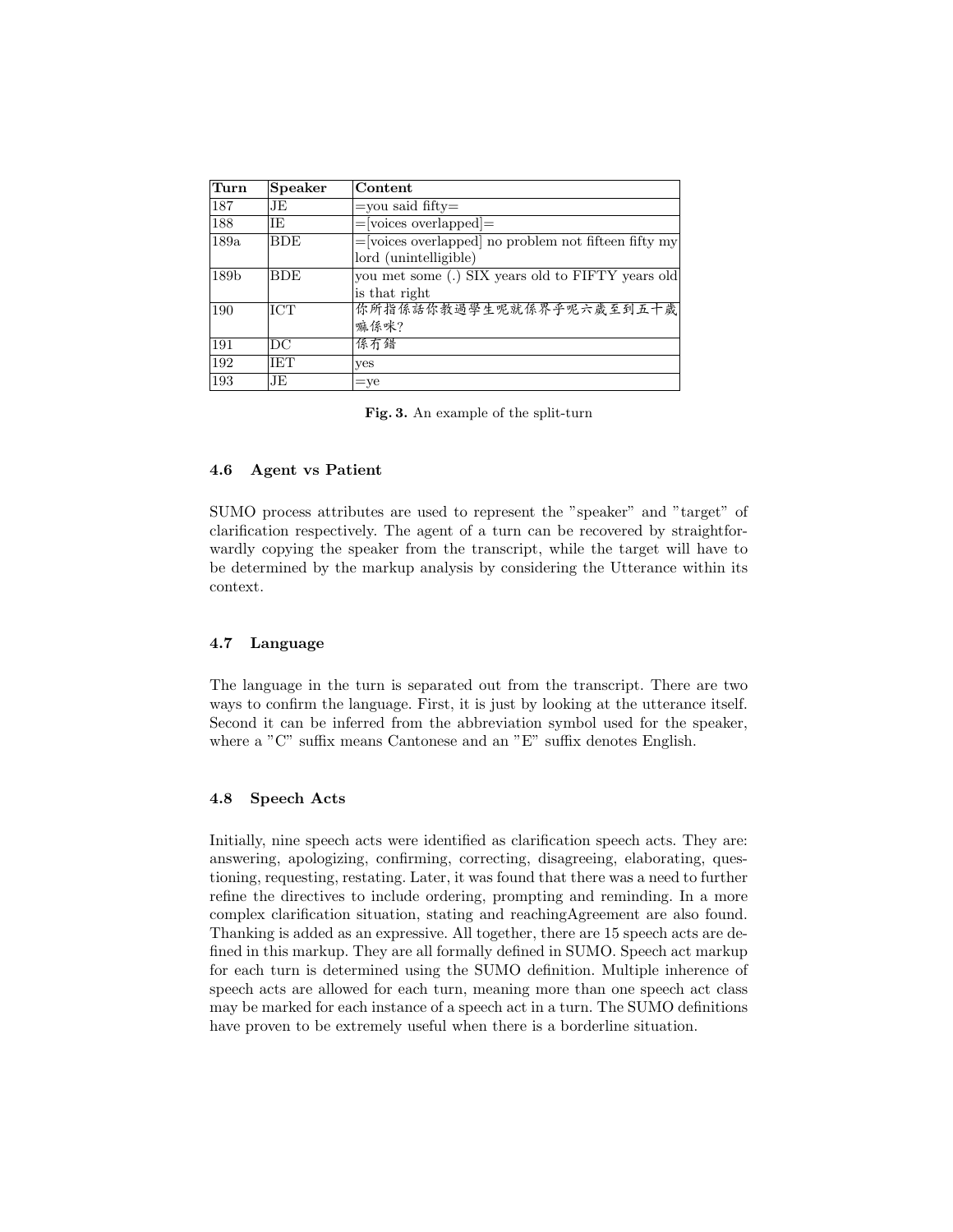### 5 Pilot Study

An online corpus, called "From legislation to translation, from translation to interpretation: The Narrative of Sexual Offences" (Leung, 2005) is used for the study. It is an 800,000 word bilingual verbatim transcript of 101 audio-tapes of the proceedings of examinations and cross-examinations by counsels in five separate rape trials. All of the trials were heard with the presence of interpreters in the High Court of Hong Kong. This corpus is an open and free empirical data source. It has been developed and tested by a team of academics in order "to meet the needs of different research frameworks of the legal professional, the linguist as well as the translator." (Leung, 2005). It is a semi-structured corpus in spreadsheet format.

This trial project entails marking up clarification discourse of the bilingual verbatim transcript from the first case out of five separate rape trails from the online corpus<sup>7</sup> . It contains slightly over 11,000 turns of dialogue. The transcript is divided into hearings for defendant and witness separately. There are 11 sessions for the defendant and 6 sessions for the witness. Each session was transcribed into turns of utterance, which contains a turn number, the identity of the speaker and its content.

#### 5.1 Discussion

This section describes how frequency and pattern of clarification dialogues reflect the role of the Judge, the questioning lawyer and the interpreter. Then We study interpreters' clarification pattern and their reasons to if they can give us any hinds of interpreting issues such as inaccuracy, partiality. Some observations on improvement on current method are also discussed.

#### 5.2 Special Discourse in the Courtroom

When is a judge's request an order? This may sound a philosophical question but it has actual bearing on the markup. Since the judge has the highest power in the courtroom, he must determine the course of the hearing in consideration of fairness to both sides. From time to time, he will need to issue a forceful command which is distinguished from his ordinary requests. It is for this reason that we added the speech act of ordering to differentiate his intention and the impact it has on the other participants. In Figure 4, the judge asked the defendant to confirm his understanding in turn 102, but the interpreter took it to himself to answer the judge in turn 103 by repeating the translation. This is obviously not what the judge wanted, so he reissues his request, this time in an order in turn 104 to make it known to the interpreter that he is to translate his question, instead of answering the question for the defendant. The judge might have given his order with some kind of facial gestures which is unavailable to us in the transcript, but the context has pointed us that this is an order instead of a request.

 $\frac{7}{7}$  http://cpdb-arts.hkbu.edu.hk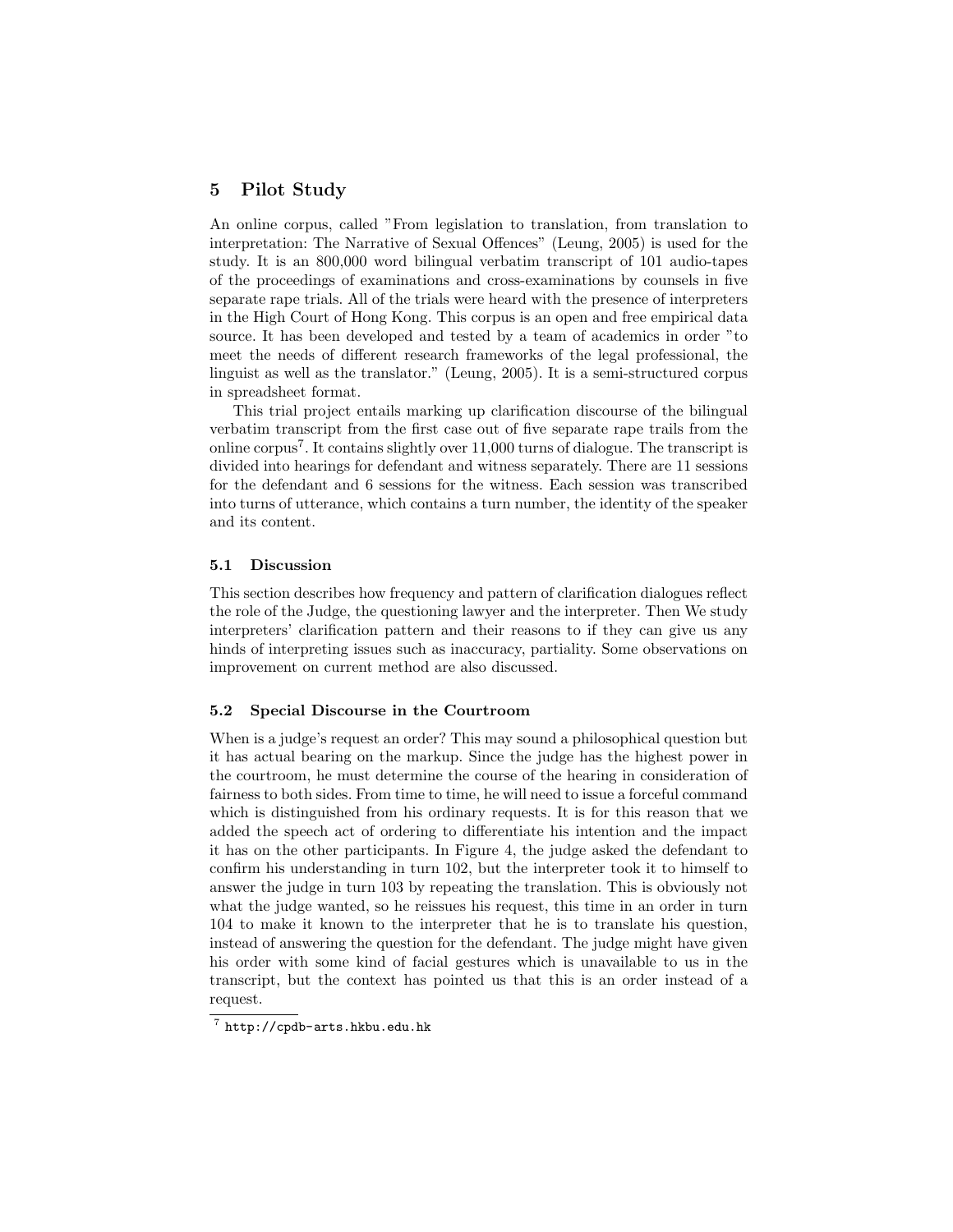| Turn | <b>Speaker</b> | Content                                                     | Speech Act  |
|------|----------------|-------------------------------------------------------------|-------------|
| 102  | JE             | so you've never gone to the location she men-Questioning    |             |
|      |                | tioned                                                      |             |
| 103  | <b>IET</b>     | which she mentioned e the incident happened Answering,      |             |
|      |                | once                                                        | Restating   |
| 104a | JE             | so you never went to that place is that correct? Restating, |             |
|      |                |                                                             | Ordering,   |
|      |                |                                                             | Questioning |
| 105  | <b>ICT</b>     | 换言之你意思係話你從來冇去過個地方係咪啊                                        | Translation |
| 106  | DC             | 冇                                                           | Confirming  |
| 107  | <b>IET</b>     | right                                                       | Translation |

Fig. 4. An example of the Speech Act of Ordering Issued by the Judge

It is interesting to look further at the reason of clarification by the judge in future work. For example, what are the major reasons for his clarifications? Does each reason for clarification observe his role as the presiding judge? What other special features can we observe from his clarification pattern? The judge posted most frequent number of spontaneous initiations of clarification requests. This category has a high visibility rating and it also contains reasons that may not be inferred from the dialogue. As the analysis of the clarification dialogues concern more repairs within the dialogue, we may not have the perspective of the judge who is overseeing the trial from the angle of juridiction. The other reasons for the judge's clarifications are "word meaning", "cannot hear" and "information gap", which rank medium in terms of visibility.

### 5.3 How Formalized Speech Acts Help Defining Clarification Dialogues

It may appear easy to identify a clarification in a few exchanges, but keeping the definition consistent, is not that straightforward, especially when the dialogue involves multiple participants with interwoven translation, and spanning over sessions of back and forth arguments in the form of questions and answers. Looking at the semantics of the exchanges on its own can be confusing and it is not enough to define the boundary of clarification turns. The following example (figure 5) shows how analyzing the pragmatics in terms of the intention of the speaker in speech acts help us define this as a clarification dialogue.

Here, the prosecutor initiates a request to the interpeter to repeat the translation. In response, the interpreter repeats the translation. The prosecutor then repeats the last word "high" to make sure he has heard it correctly, followed by the interpreter's confirmation.

#### 5.4 When Sorry is not an Apology

The above example also shows us how the formal definition of the speech act of apologizing help us avoid mistakes in the markup. Typically, one would mark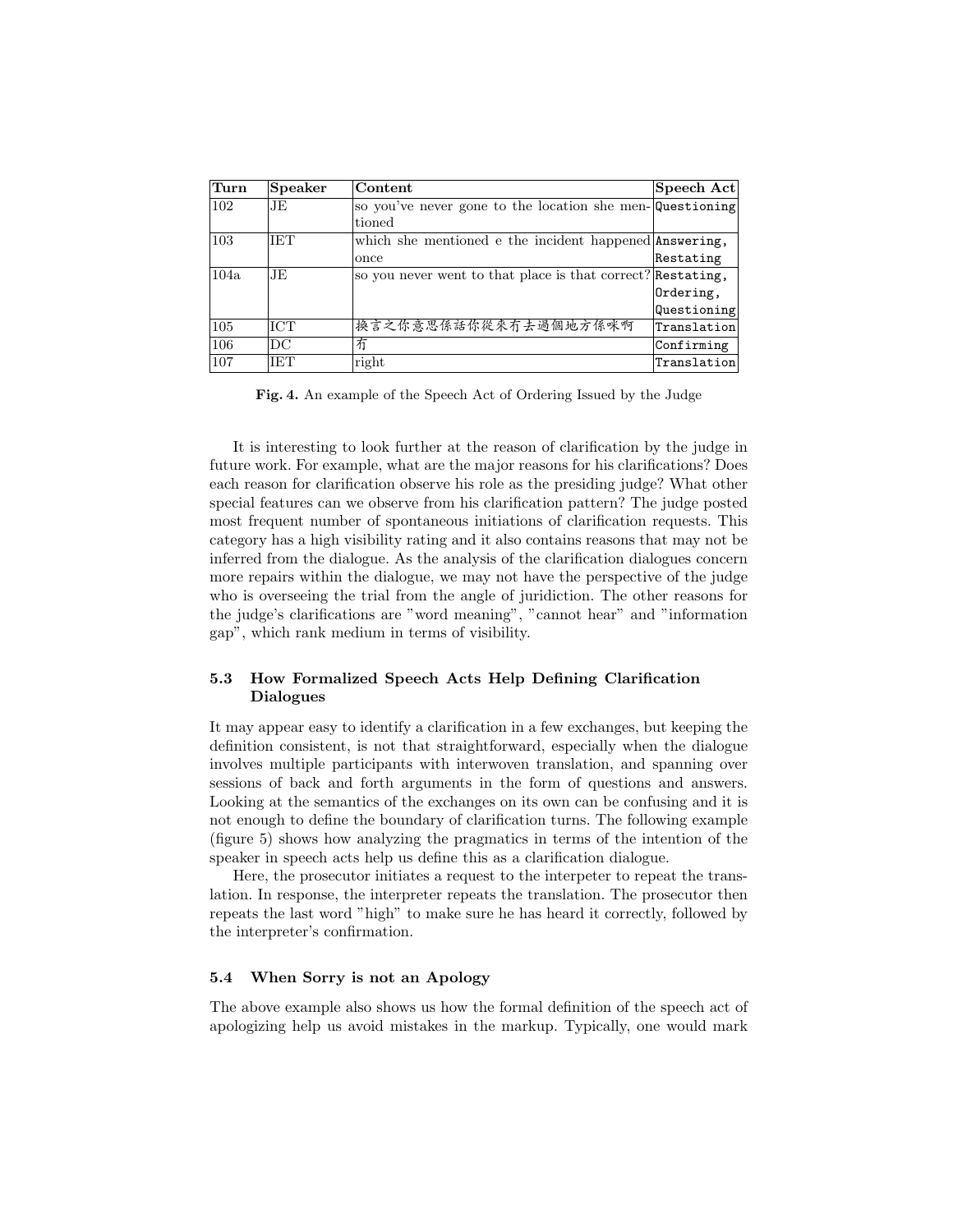| Turn         | Speaker    | $ {\rm Content} \$              | Speech Act |
|--------------|------------|---------------------------------|------------|
| 624          | <b>IET</b> | then he asked me if i felt high |            |
| 625          | <b>BPE</b> | sorry                           | Requesting |
| $\sqrt{626}$ | ΙE         | he asked me if i felt high      | Restating  |
| 627          | <b>BPE</b> | high                            | Restating  |
| 628          | IE.        | yes                             | Confirming |

Fig. 5. Defining clarification in terms of Speech Acts

turn 625 as a speech act of apology on seeing the word "sorry". But having a formal definition helps to avoid this trap because apology has been defined as The speaker states that some action he or she took previously was wrong in some way, that it caused harm to the hearer in SUMO (Figure 6).

```
(=>
    (and
        (instance ?A Apologizing)
        (agent ?A ?AG)
        (destination ?A ?P))
    (exists (?ACT)
        (and
            (suffers ?ACT ?P)
            (earlier ?ACT ?A)
            (agent ?ACT ?AG)
            (holdsDuring
                 (WhenFn ?A)
                 (not
                     (wants ?AG ?ACT))))))
                    Fig. 6. An axiom for Apologizing
```
If there is no indication in the dialogue of such condition, we can safely rule it out as being an act of apology and determine it to be a request for the speaker to repeat what was said previously. The utility of defining speech acts in SUMO doesn't end here. Because SUMO is open source, other researchers can use the same set of definitions on their data set, opening opportunities for collaboration. This could help make research more comparable and the claims and findings more verifiable. Having the definition given in SUMO code extends its application to non-English based research community. All the axioms are language independent and can be presented automatically several different languages, which allows the same hypotheses about linguistic semantics to be tested on different languages and cultures.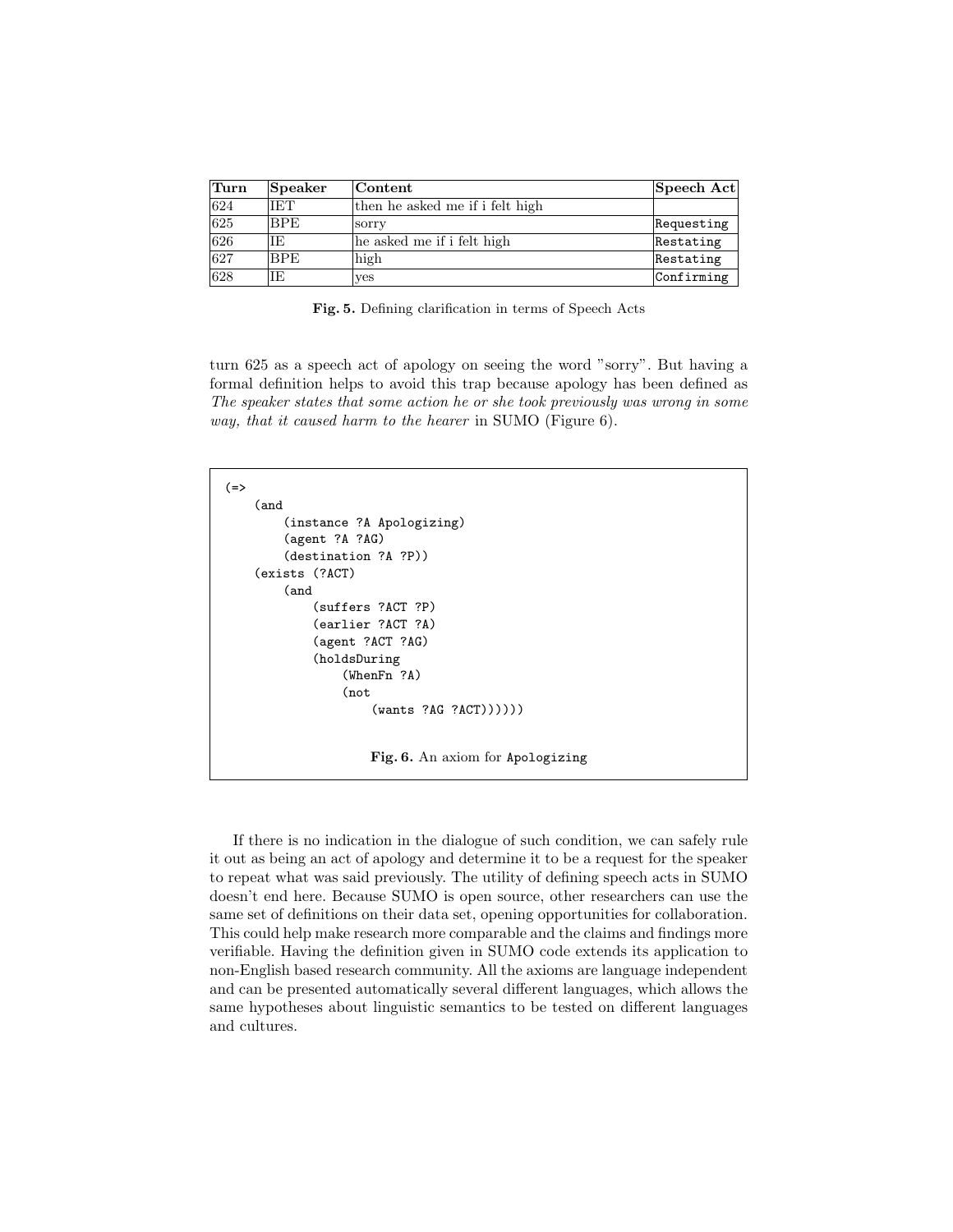#### 5.5 How to Handle Tacit Consent

Some may argue that defining speech acts purely on a transcript is not sufficient to handle contextual clues such as intonation and facial or body gestures. It is true that non-verbal communication may be lost in the transcript. However, if we keep our analysis consistent, with a rule which we may follow is that if there is a request, followed by smooth non-contentious dialogue, and no explicit response to the request, then we assume some sort of non-verbal communication has occurred, and that we therefore assume it to be a "tacit consent" (figure 7).

| Turn | <b>Speaker</b> | Content                                             | Speech Act |
|------|----------------|-----------------------------------------------------|------------|
| 657  | IET            | at about five pm in the evening $(.)$ earlier on we |            |
|      |                | had had an ppointment with five or six other        |            |
|      |                | people to play badminton                            |            |
| 658  | <b>BPE</b>     | sorry ah y                                          |            |
| 659  | IС             | 打網球啊                                                | Restating  |
| 660  | IET            | to play badminton                                   |            |

Fig. 7. An example of "tacit consent"

### 5.6 Borderline Clarification Endeavours

Other subtle but actual endeavours of clarification, such as self-initiated clarification or a one-liner clarification made on the other speaker, can also be included in the analysis. Here is an example of a self-clarification (figure 8) made by the prosecutor in turn 752 by elaborating, which was further modified by the judge in turn 753 also in an elaborating speech act before it was translated to the witness in 754.

| Turn | <b>Speaker</b> | Content                                                 |  |
|------|----------------|---------------------------------------------------------|--|
| 750  | <b>BPE</b>     | i-is it right from what you said that you remember      |  |
|      |                | the FIRST time (.) that being fairly early (.) in the   |  |
|      |                | holiday period                                          |  |
| 751  | <b>ICT</b>     | 咁而a:妳:所指=                                               |  |
| 752  | <b>BPE</b>     | $=$ well it doesn't take a genius to work out that the  |  |
|      |                | next time was one or two months later (.) that the      |  |
|      |                | first time must have been early in the holiday period   |  |
| 753  | JE             | was the first time quite early on in the holiday period |  |
| 754  | <b>ICT</b>     | 第一次發生事時候呢係咪響妳放暑假好早(.)好早期時                               |  |
|      |                | 候發生                                                     |  |

Fig. 8. Defining Borderline Case Clarification Dialogues

One may argue that these are borderline cases and can be dismissed from the analysis. But what matters here is to keep a consistent analysis. Again, this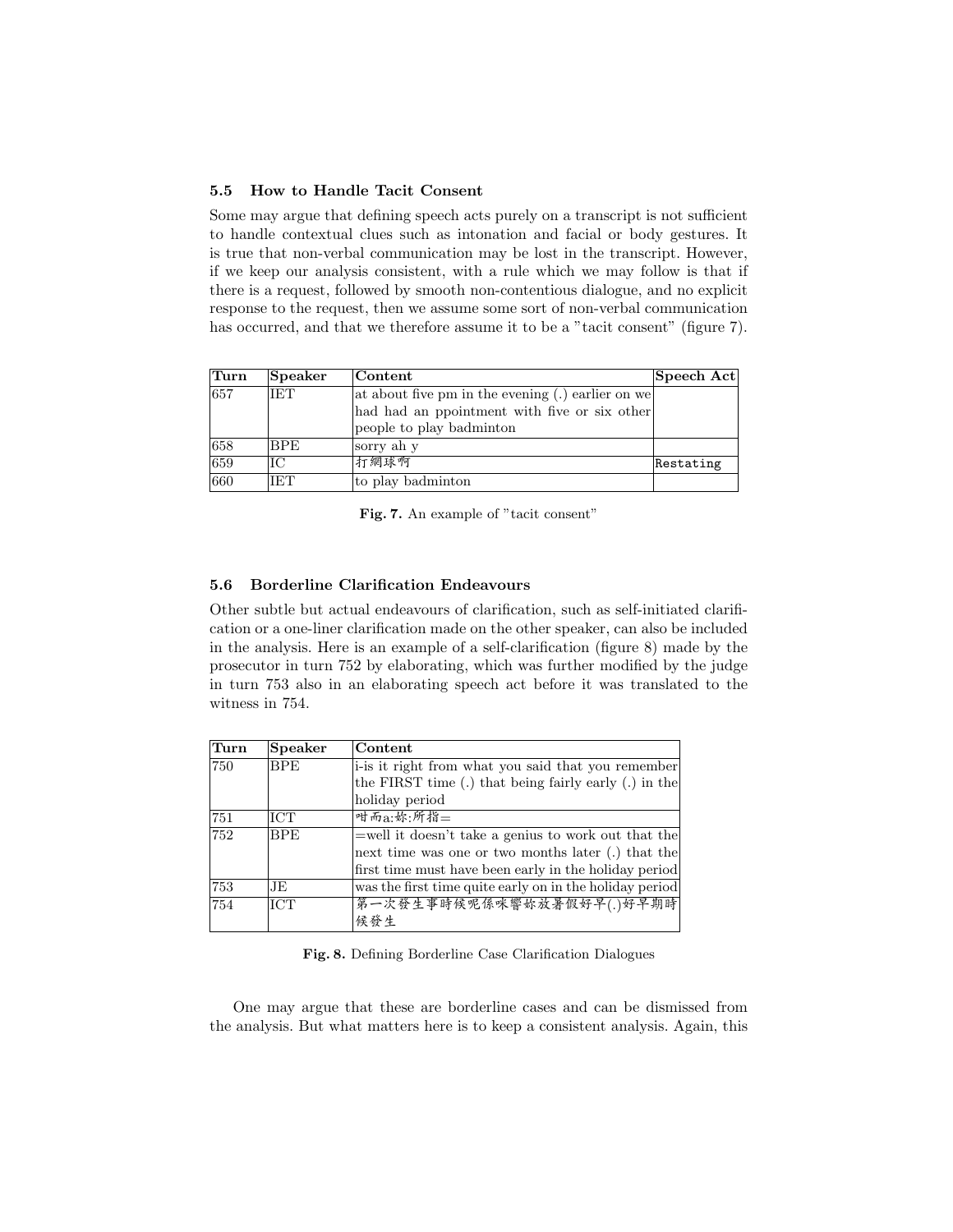can only be achieved by having a clear and well-documented set of rules and definitions.

### 5.7 Redefine Elaborating in SUMO

Initially, Elaborating was mapped as a sub-process of Stating in SUMO, making it incompatible with Questioning. But during the markup, we found that it can be better classified as a subset of a broader linguistic communication class than just Stating, thus its axiom is redefined and mapped out of the process of stating in SUMO. This allows the use of Elaborating in the sense of elaborating a question.

```
(subclass Elaborating LinguisticCommunication)
(=)(instance ?E Elaborating)
   (exists (?L ?EP ?LP)
        (and
            (instance ?L LinguisticCommunication)
            (earlier ?L ?E)
            (containsInformation ?E ?EP)
            (containsInformation ?L ?LP)
            (subsumesContentInstance ?EP ?LP))))
                          Fig. 9. Elaborating
```
### 6 Definitions

Let's now examine each of the Speech Act terms and their definitions in more detail (see figures 10 to 22). Each term used in every axiom is defined in turn with its own set of axioms. We will not be able to provide all those supporting definitions here, but refer the reader to the content posted on line at http:// www.ontologyportal.org. We have described Apologizing and Elaborating above. We also will not have space to discuss every axiom provided for each Speech Act, but only discuss the most salient ones.

### 7 Conclusion

In the pilot study of applying ontologically-based dialog markup, we have used a bottom-up approach to define clarification dialogues. In an attempt to propose a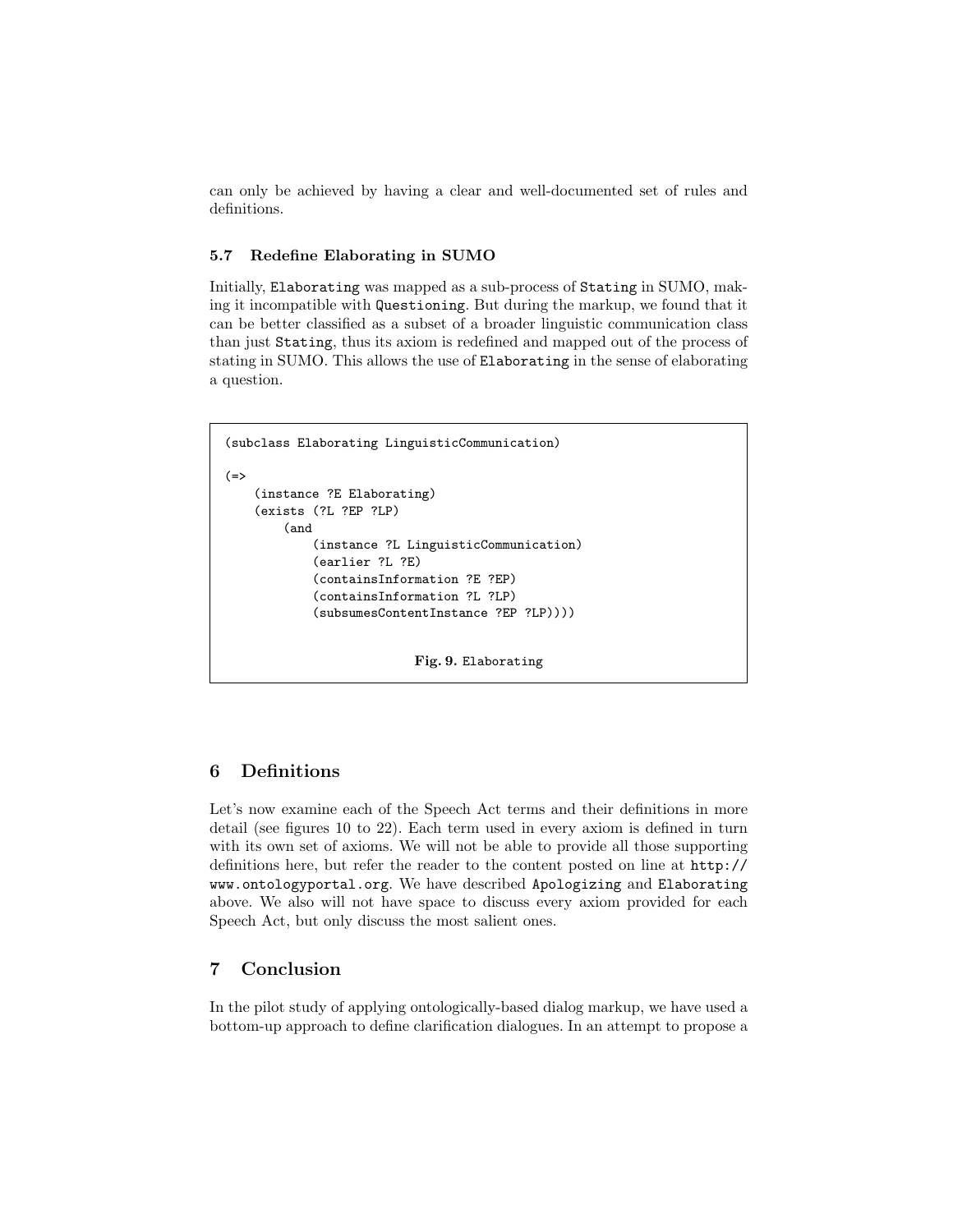```
(=)(instance ?ANSWER Answering)
    (exists (?QUESTION)
        (and
            (instance ?QUESTION Questioning)
            (refers ?ANSWER ?QUESTION)
            (earlier
                (WhenFn ?QUESTION)
                (WhenFn ?ANSWER)))))
```
Fig. 10. Answering consists necessary of responding to a Questioning that has happened earlier in time. It must refer explicitly to the particular Questioning.

```
(=>
   (and
        (instance ?C Confirming)
        (agent ?C ?A)
        (containsInformation ?C ?P))
    (exists (?S ?RA ?A2)
        (and
            (instance ?S Stating)
            (earlier ?S ?C)
            (instance ?RA ReachingAgreement)
            (agent ?S ?A2)
            (containsInformation ?RA ?P)
            (containsInformation ?S ?P)
            (partyToAgreement ?RA ?A)
            (partyToAgreement ?RA ?A2))))
```
Fig. 11. Confirming is a Stating in which the speaker is part of a ReachingAgreement and in which the Proposition under consideration has already been stated. The Stating and the ReachingAgreement contain the same information. The Stating must occur earlier than the ReachingAgreement.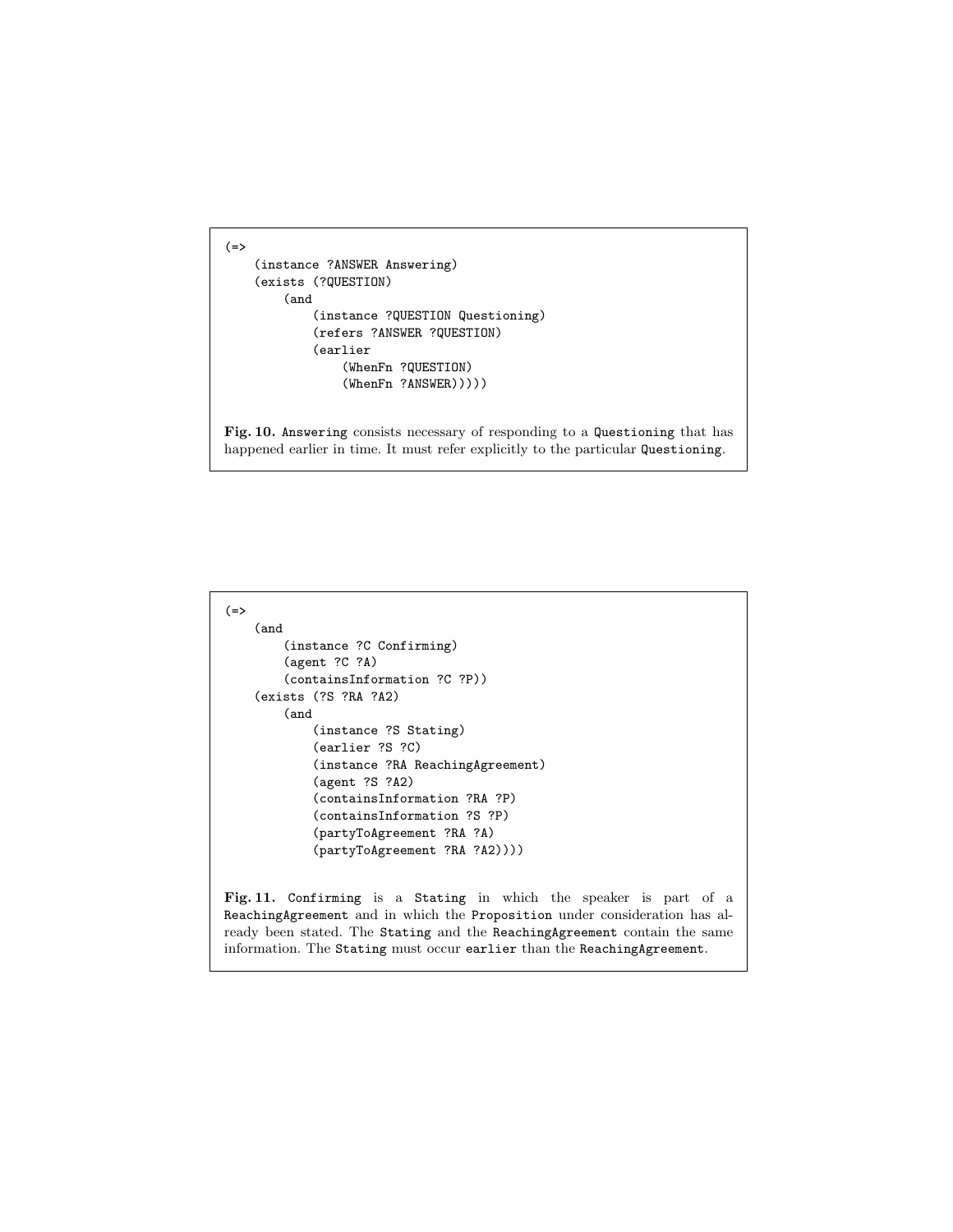```
(=)(instance ?C Correcting)
    (exists (?D ?S ?SP ?CP)
        (and
            (instance ?D Disagreeing)
            (subProcess ?C ?D)
            (instance ?S Stating)
            (earlier ?S ?C)
            (containsInformation ?S ?SP)
            (containsInformation ?C ?CP)
            (refers ?CP ?SP)
            (not
                (consistent ?CS ?SP)))))
```
Fig. 12. A Correcting is a part of a Disagreeing in which the speaker refers to a prior statement. The Correcting contains information that entails a logical contradiction to some information contained in a pervious Stating.

```
(=>
    (instance ?DIS Disagreeing)
    (exists (?A1 ?A2 ?STATE1 ?STATE2 ?STMT1 ?STMT2)
        (and
            (subProcess ?STATE1 ?DIS)
             (subProcess ?STATE2 ?DIS)
             (agent ?STATE1 ?A1)
             (agent ?STATE2 ?A2)
             (containsInformation ?STATE1 ?STMT1)
             (containsInformation ?STATE2 ?STMT2)
            (not
                 (consistent ?STMT1 ?STMT2)))))
Fig. 13. A Disagreeing is a Stating in which two Agents have contradictory
statements. Note that unlike a Correcting, the statements need not explicitly
refer to one another.
```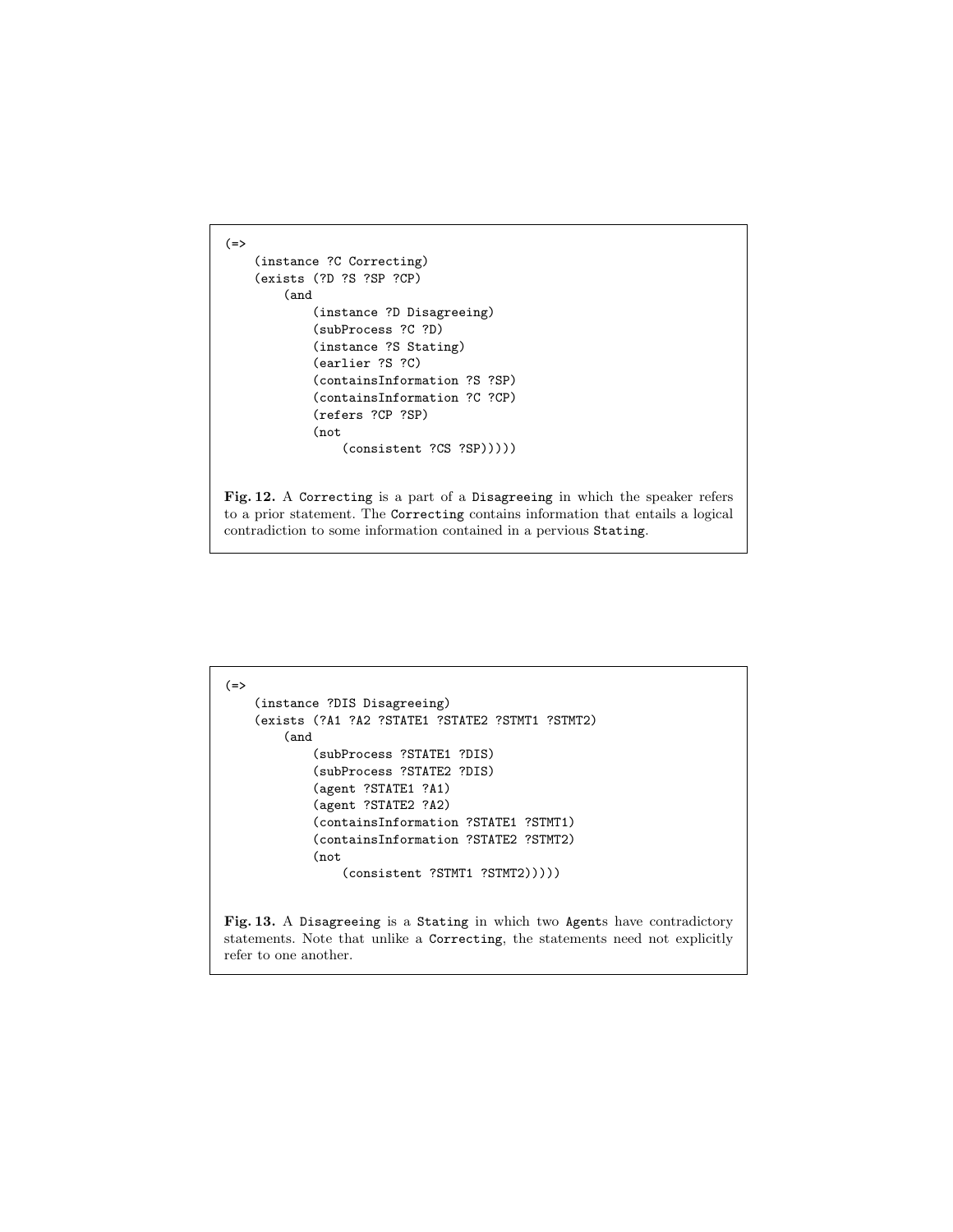```
(=)(and
        (instance ?ORDER Ordering)
        (patient ?ORDER ?FORMULA))
    (modalAttribute ?FORMULA Obligation))
(=>
    (and
        (instance ?ORDER Ordering)
        (result ?ORDER ?SENTENCE)
        (instance ?SENTENCE Sentence))
    (instance ?SENTENCE Order))
```
Fig. 14. Ordering is a Directing in which the receiver is commanded to realize the content of a ContentBearingObject. Orders are injunctions, the disobedience of which involves sanctions, or which express an obligation upon the part of the orderee.

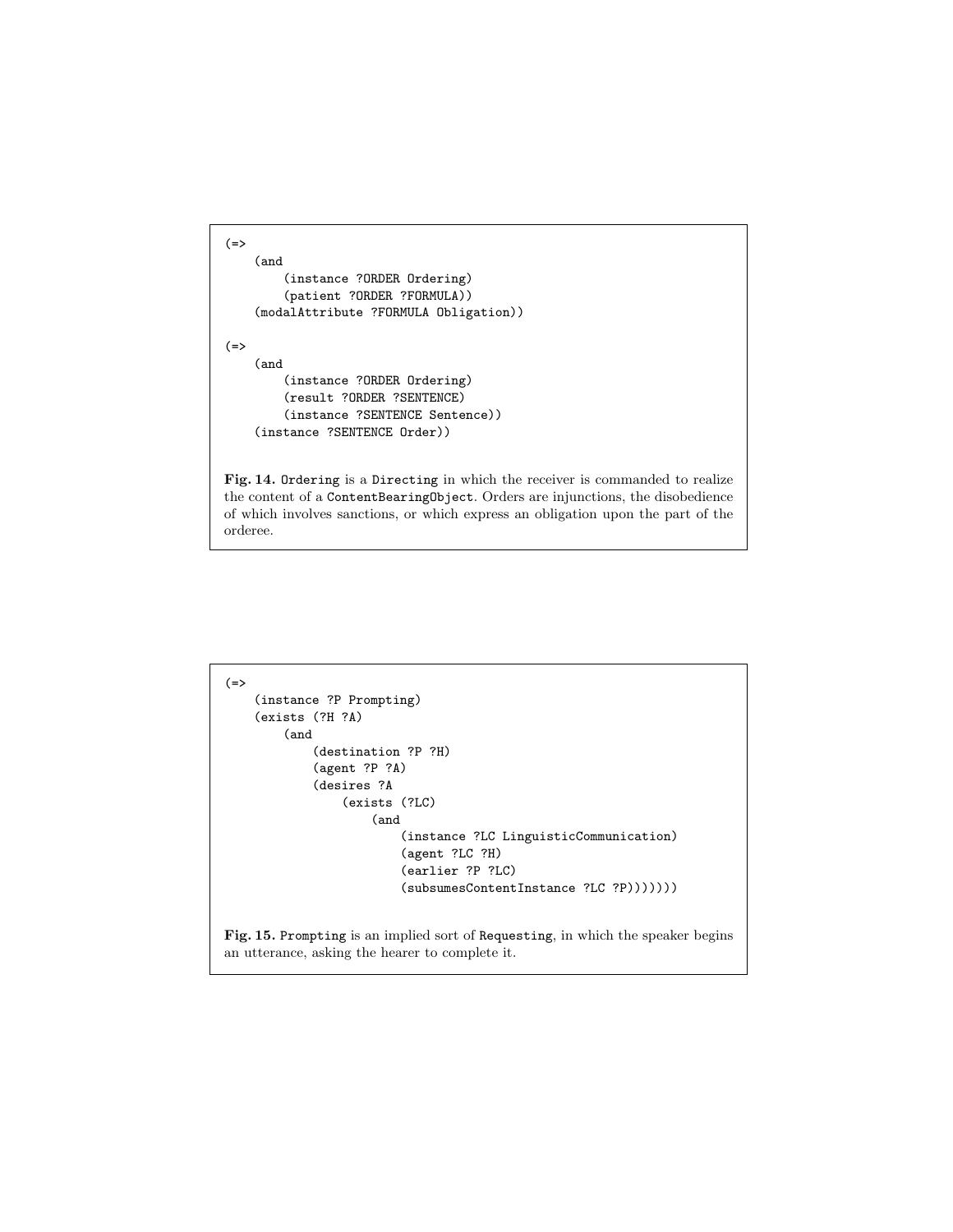```
(=)(and
        (instance ?QUESTION Questioning)
        (agent ?QUESTION ?AGENT)
        (patient ?QUESTION ?FORMULA)
        (instance ?FORMULA Formula))
    (holdsDuring
        (WhenFn ?QUESTION)
        (not
            (knows ?AGENT ?FORMULA))))
(=)(and
        (instance ?QUESTION Questioning)
        (result ?QUESTION ?SENTENCE)
        (instance ?SENTENCE Sentence))
    (instance ?SENTENCE Question))
```
Fig. 16. Questioning is a request for information. A Questioning results in a Question. Note that there is no a priori necessity that the question be answered. Note also that this is a genuine question where the speaker does not know the answer.

quantitative analysis to markup the clarification discourse which is a complicated concept, we defined clarification by enumerating its sub-classes, and give them a formal definition. The fact that SUMO is open and language independent make it an appropriate choice for an interoperable markup scheme. Observation from the initial data shows that clarification is inherently dialogic rather than showing the characteristics of a single utterance. In the courtroom dialogue that we are studying, it is often a meta-dialogue involving multiple speakers and turns.

This pilot study also shows that we can focus on studying the clarification dialogue to analyse how imbalance of roles can affect the frequency and pattern of clarification in the interpreter-mediated courtroom.

The major issue with using quantitative analysis in discourse analysis is the problem associated with definition of the terms used in the markup, which are subject to interpretation. By employing ontology to define the terms formally, we can define and fix the boundary of the term and minimise errors caused by inconsistency associated with human interpretation.

We have discussed a formalized theory of Speech Acts, defined within a much larger, comprehensive ontology and shown how it can be applied discourse analysis.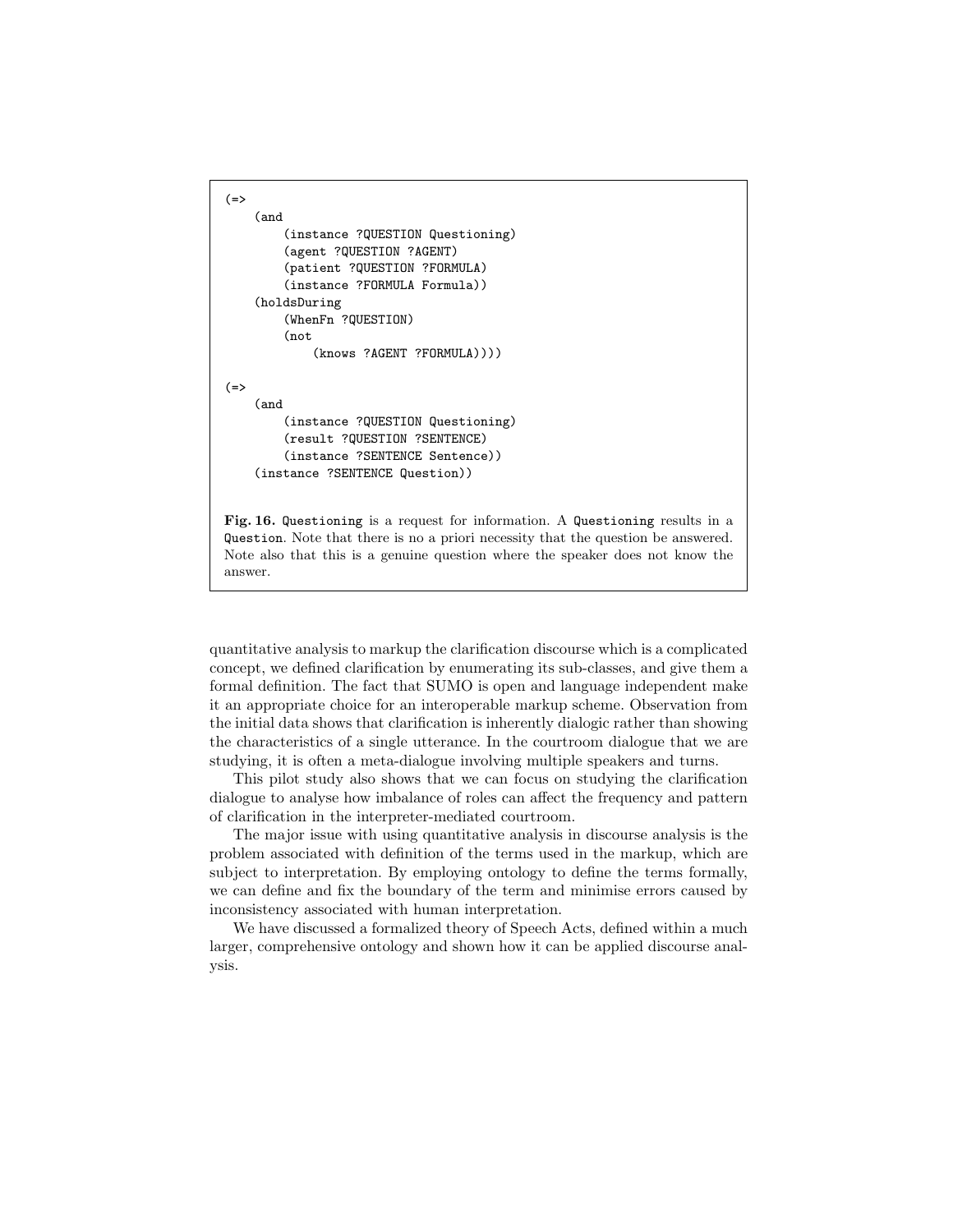```
(=>
    (and
        (instance ?RA ReachingAgreement)
        (agent ?RA ?AGENT)
        (result ?RA ?PROP)
        (instance ?PROP Agreement))
    (holdsDuring
        (FutureFn
             (WhenFn ?RA))
        (partyToAgreement ?AGENT ?PROP)))
(=>
    (instance ?RA ReachingAgreement)
    (exists (?A1 ?A2)
        (and
             (agent ?RA ?A1)
            (agent ?RA ?A2)
            (not
                 (equal ?A1 ?A2)))))
(=>
    (instance ?RA ReachingAgreement)
    (exists (?PROP)
        (and
            (instance ?PROP Agreement)
            (result ?RA ?PROP))))
Fig. 17. ReachingAgreement is a Stating in which two or more agents affirm
the same thing (acknowledge the truth of the same Propositions). Contrast this
definition with Disagreeing.
```

```
(=>
    (instance ?REMIND Reminding)
    (exists (?REMEMBER)
        (and
             (instance ?REMEMBER Remembering)
             (causes ?REMIND ?REMEMBER))))
Fig. 18. Reminding is a Requesting that is intended to cause a Remembering of
something.
```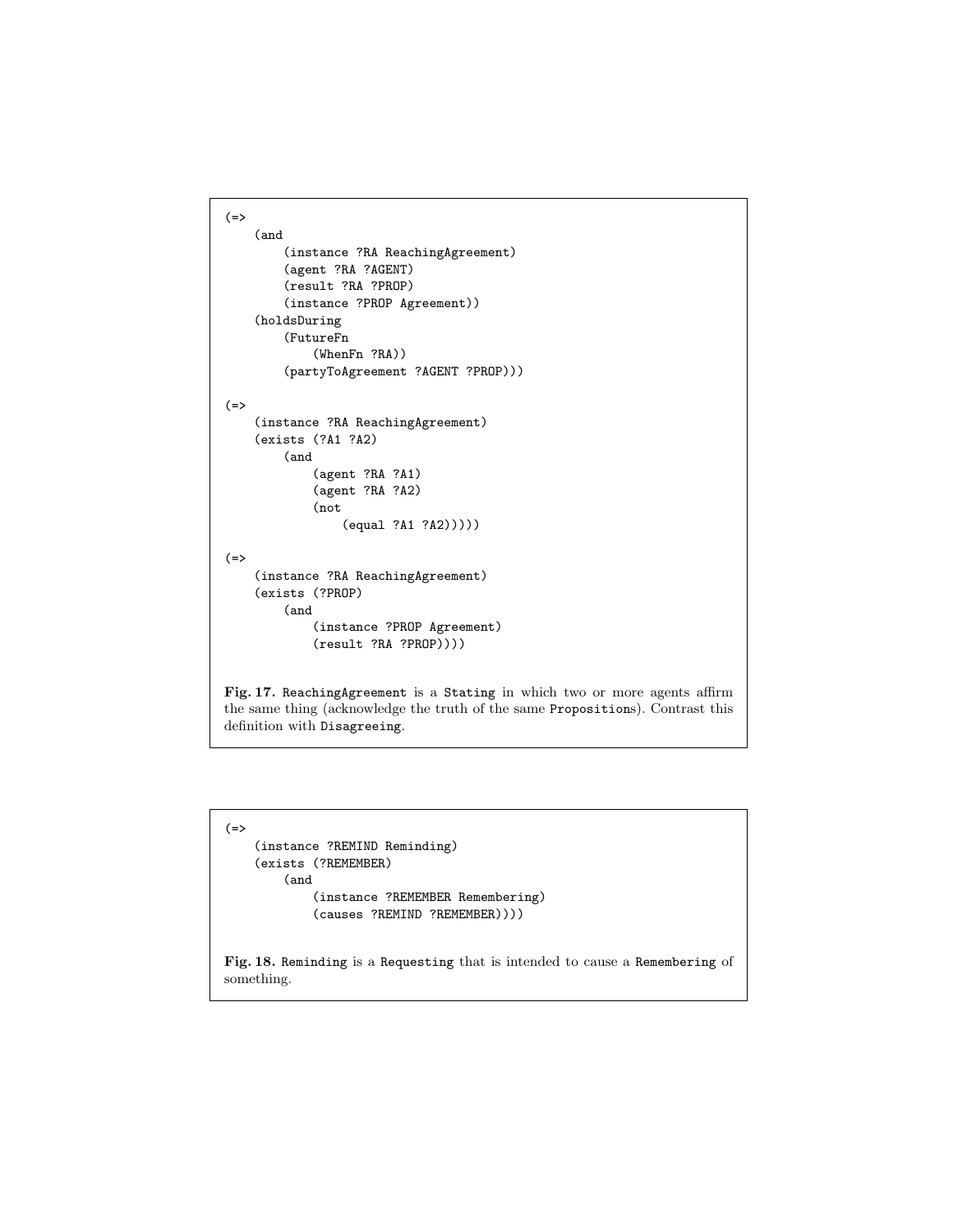```
(=>
    (and
        (instance ?REQUEST Requesting)
        (agent ?REQUEST ?AGENT)
        (patient ?REQUEST ?FORMULA)
        (instance ?FORMULA Formula))
    (desires ?AGENT ?FORMULA))
(=>
    (and
        (instance ?REQUEST Requesting)
        (result ?REQUEST ?SENTENCE)
        (instance ?SENTENCE Sentence))
    (instance ?SENTENCE Request))
```
Fig. 19. Requesting is a request that expresses a desire that some future action be performed.

```
(=>
    (instance ?R Restating)
    (exists (?L)
        (and
            (instance ?L LinguisticCommunication)
             (earlier ?L ?R)
             (containsInformation ?E ?RP)
             (containsInformation ?L ?LP)
             (equivalentContentInstance ?RP ?LP))))
Fig. 20. Restating is a Communication act in which the speaker reiterates the
same Proposition as a previous speech act, without committing to the truth of
what is said.
```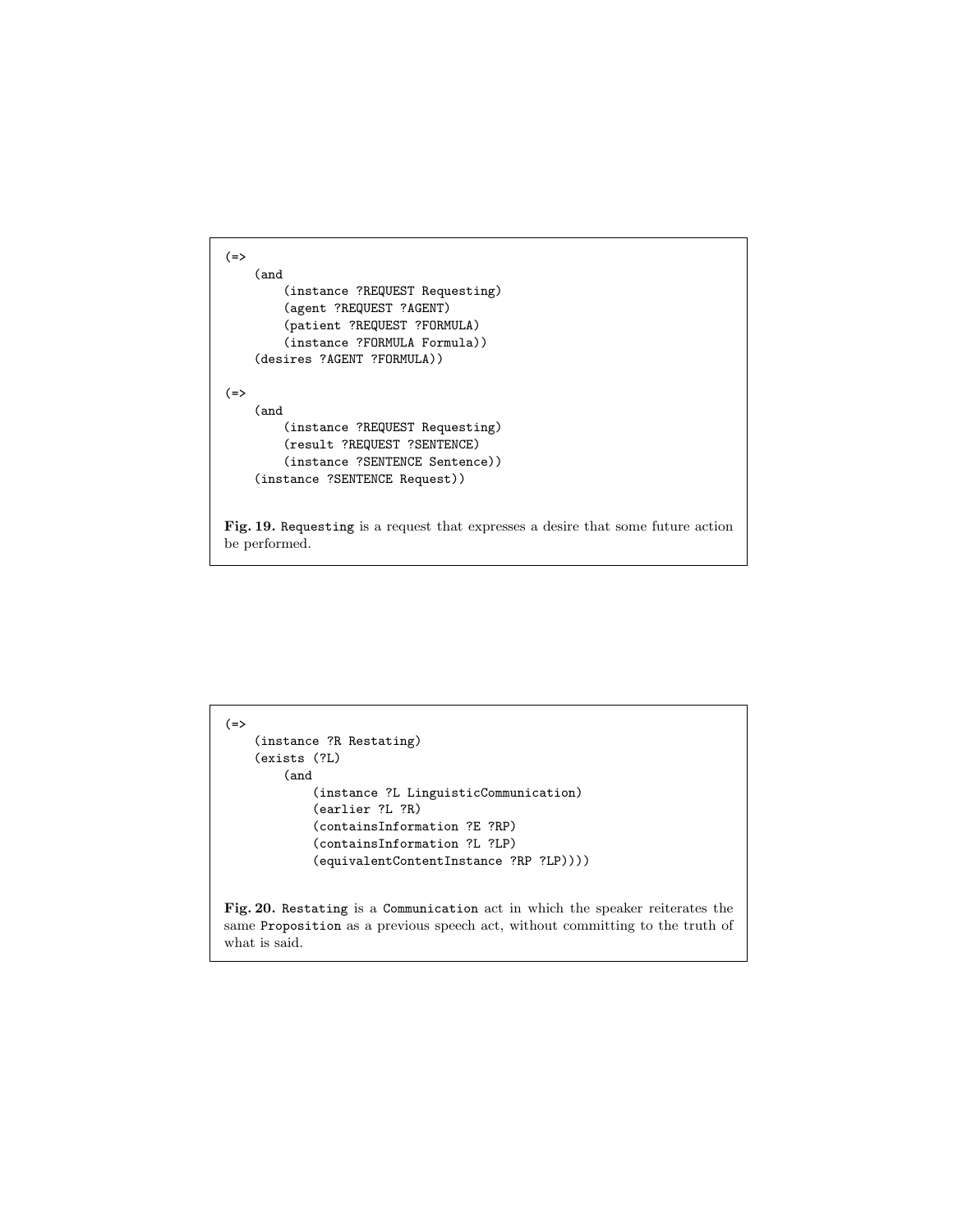```
(=)(and
        (instance ?STATE Stating)
        (agent ?STATE ?AGENT)
        (patient ?STATE ?FORMULA)
        (instance ?FORMULA Formula))
    (holdsDuring
        (WhenFn ?STATE)
        (believes ?AGENT ?FORMULA)))
```
Fig. 21. A Stating commits the agent to some truth.

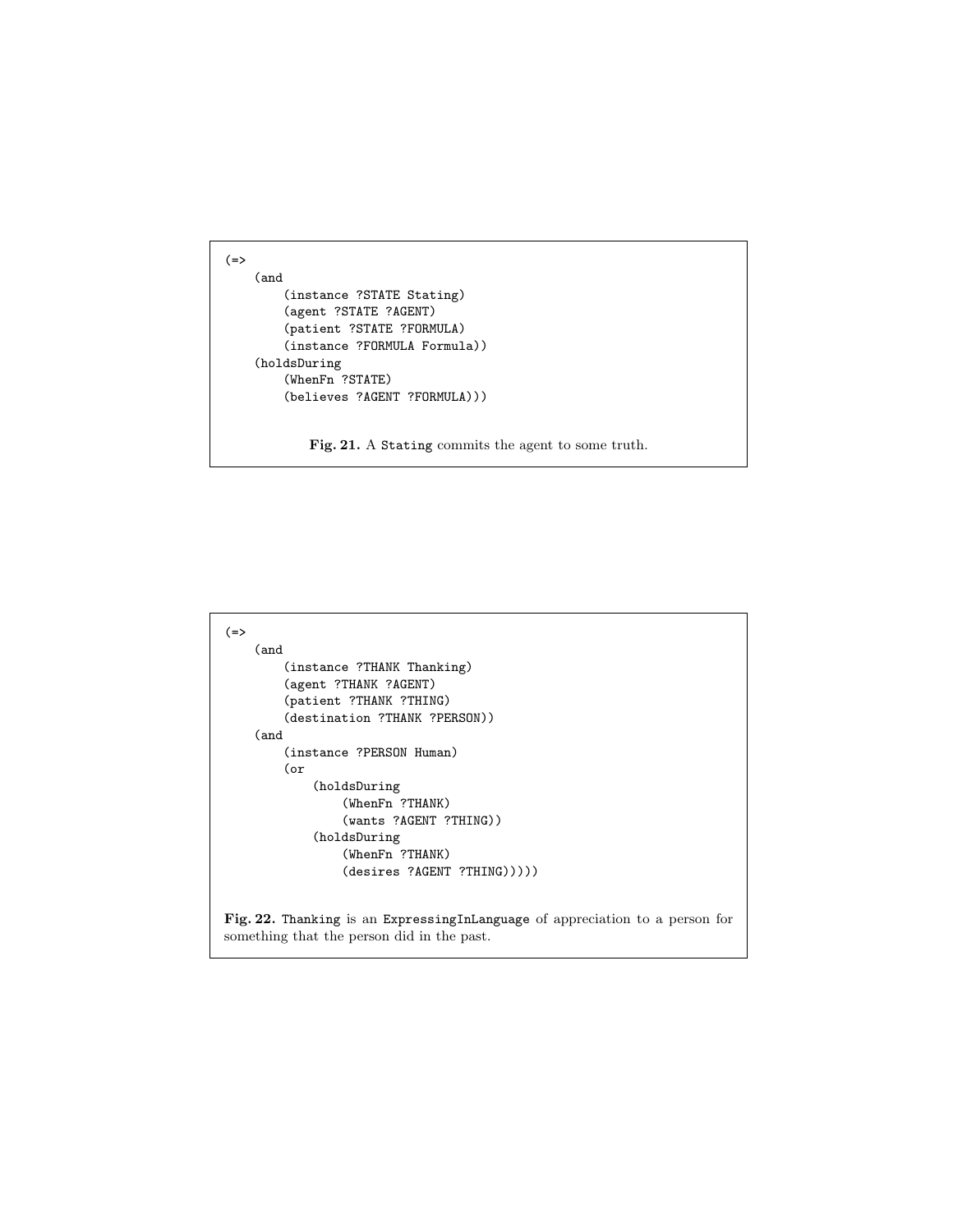## Bibliography

- Angelelli, C. V. (2004). Medical Interpreting and Cross-cultural Communication. Cambridge University Press, Cambridge, New York, first edition edition.
- Austin, J. (1962). How to Do Things With Words. Cambridge.
- Bond, F., Fellbaum, C., Hsieh, S.-K., Huang, C.-R., Pease, A., and Vossen, P. (2014). A Multilingual Lexico-Semantic Database and Ontology, to appear.
- Cheung, A. (2012). The use of reported speech by court interpreters in hong kong source. Interpreting, 14(1):73–91.
- Cohen, P. and Levesque, H. (1990). Intention is choice with commitment. Artificial Intelligence, 42(2-3):213–361.
- de Melo, G., Suchanek, F., and Pease, A. (2008). Integrating YAGO into the Suggested Upper Merged Ontology. Proceedings of the 20th IEEE International Conference on Tools with Artificial Intelligence.
- Fairclough, N. C. H. (1995). Critical Discourse Analysis: The Critical Study of Language. Longman.
- Genesereth, M. (1991). Knowledge interchange format. In Allen, J., Fikes, R., and Sandewall, E., editors, Proceedings of the Second International Conference on the Principles of Knowledge Representation and Reasoning, pages 238–249. Morgan Kaufman.
- Gile, D. (1999). Testing the effort models: tightrope hypothesis in simultaneous interpreting: A contribution. Hermes - Journal of Linguistics, 23.
- Hale, S. (2004). The Discourse of Court Interpreting: Discourse practices of the law, the witness and the interpreter. Benjamins, Amsterdam and Philadelphia.
- Hertog, E. (2013). Legal interpreting. In Chapelle, C. A., editor, The Encyclopedia of Applied Linguistics. Wiley-Blackwell.
- Jacobsen, B. (2004). Pragmatic meaning in court interpreting: An empirical study of additions in consecutively interpreted question-answer dialogues. Hermes, 32:237–249.
- James F. Allen, C. R. P. (1980). Analyzing intention in utterances. Artificial Intelligence, 15(3):143–178.
- Jurafsky, D. and Martin, J. H. (2009). Speech and Language Processing: An Introduction to Natural Language Processing, Computational Linguistics, and Speech Recognition. Prentice Hall, second edition edition.
- Katan, D. (2004). Translating Cultures: An Introduction for Translators, Interpreters, and Mediators. Saint Jerome Publishing.
- Kaufman, S. (2006). The interpreter as intervener. In Schneider, A. K. and Honeyman, C., editors, The Negotiator's Fieldbook: The Desk Reference for the Experienced Negotiator. American Bar Association.
- Lee, J. (2009a). Interpreting inexplicit utterances during courtroom examination. Applied Linguistics, 30:93–114.
- Lee, J. (2009b). When linguistic and cultural differences are not disclosed in court interpreting. Multilingua, 28:379–401.